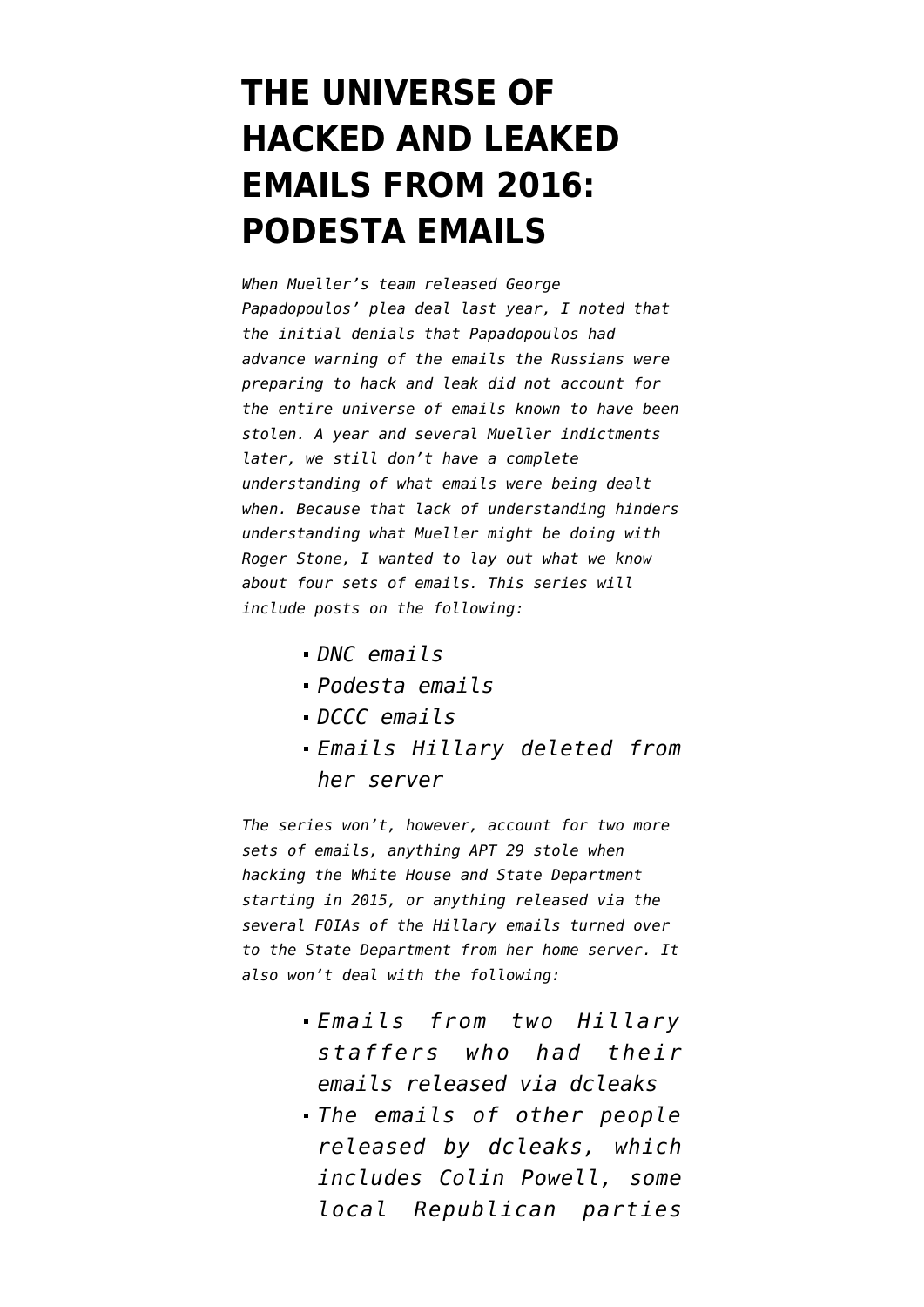*(including some 2015 emails Peter Smith sent to the IL Republican party), and others with interests in Ukraine*

- *A copy of the Democrats' analytics program copied on AWS*
- *The NGP/VAN file, which was not directly released by Guccifer 2.0, but is central to one of the skeptics' theories about an alternative source other than Russia*

## **Meuller remains coy about how the Podesta emails were released by WikiLeaks**

My post on [the DNC emails](https://www.emptywheel.net/2018/10/21/the-universe-of-hacked-and-leaked-emails-from-2016-dnc-emails/) noted some timing curiosities about when and how the DNC emails got shared with WikiLeaks.

The curiosities about the Podesta emails, however, are far more important for questions about Roger Stone's knowledge of the process.

As a number of people have observed, while Mueller's [GRU indictment](https://www.justice.gov/file/1080281/download) provides extensive details describing how Podesta was hacked and showing that the infrastructure to hack him was used for other parts of the operation, the indictment is far more coy about how the Podesta emails got to WikiLeaks.

> In or around 2016, LUKASHEV sent spearphishing emails to members of the Clinton Campaign and affiliated individuals, including the chairman of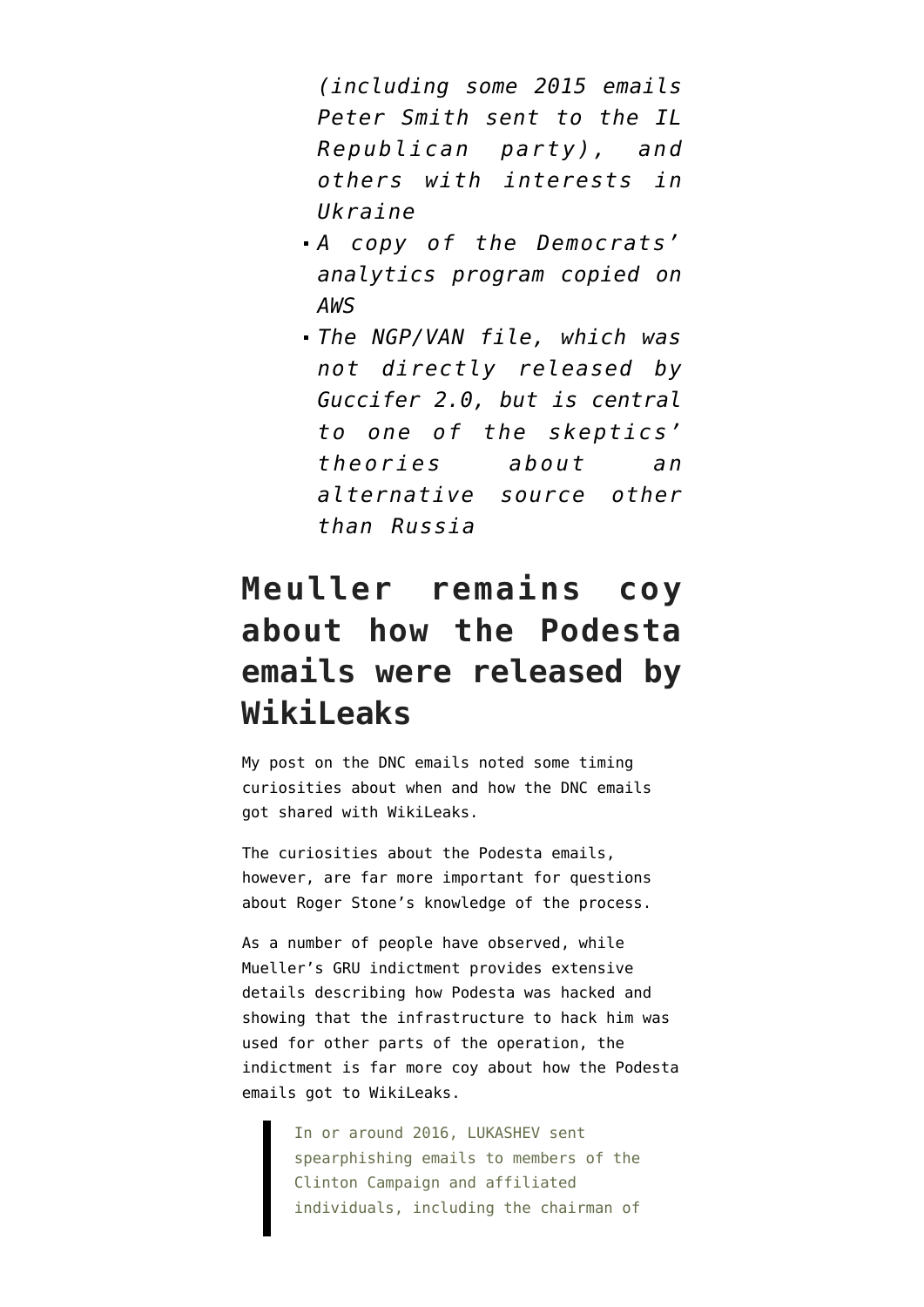the Clinton Campaign.

#### [snip]

For example, on or about March 19, 2016, LUKASHEV and his co-conspirators created and sent a spearphishing email to the chairman of the Clinton Campaign. LUKASHEV used the account "john356gh" at an online service that abbreviated lengthy website addresses (referred to as a "URL-shortening service"). LUKASHEV used the account to mask a link contained in the spearphishing email, which directed the recipient to a GRUcreated website. LUKASHEV altered the appearance of the sender email address in order to make it look like the email was a security notification from Google (a technique known as "spoofing"), instructing the user to change his password by clicking the embedded link. Those instructions were followed. On or about March 21, 2016, LUKASHEV, YERMAKOV, and their co-conspirators stole the contents of the chairman's email account, which consisted of over 50,000 emails.

#### [snip]

The funds used to pay for the dcleaks.com domain originated from an account at an online cryptocurrency service that the Conspirators also used to fund the lease of a virtual private server registered with the operational email account dirbinsaabol@mail.com. The dirbinsaabol email account was also used to register the john356gh URL-shortening account used by LUKASHEV to spearphish the Clinton Campaign chairman and other campaign-related individuals.

#### [snip]

On or about October 7, 2016, Organization 1 released the first set of emails from the chairman of the Clinton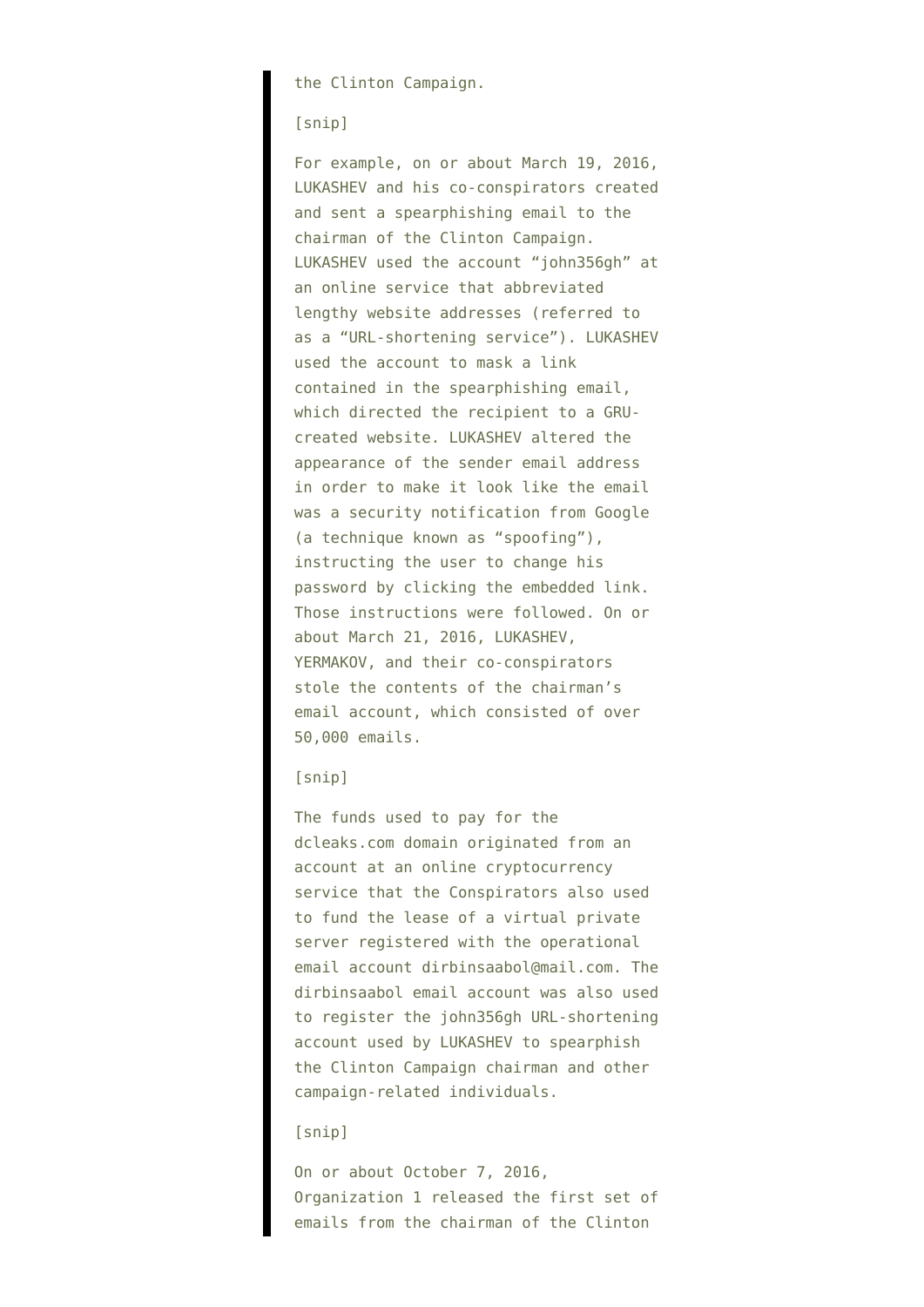Campaign that had been stolen by LUKASHEV and his co-conspirators. Between on or about October 7, 2016 and November 7, 2016, Organization 1 released approximately thirty-three tranches of documents that had been stolen from the chairman of the Clinton Campaign. In total, over 50,000 stolen documents were released.

Mueller's silence, thus far, about how the Podesta emails got shared with WikiLeaks is intriguing for several reasons, even aside from the fact that (as noted in [the last post\)](https://www.emptywheel.net/2018/10/21/the-universe-of-hacked-and-leaked-emails-from-2016-dnc-emails/) the first documents Guccifer 2.0 shared were billed as DNC emails but (as far as have been identified) are actually Podesta ones. Perhaps Mueller doesn't know how those emails were passed on. Perhaps the sources and methods by which the FBI learned about how they were shared are too sensitive to put in an indictment. Perhaps Mueller has reserved that story for a later indictment.

### **The August to September timing on receipt of the emails**

The publicly known timing is no more clear.

The Roger Stone tweet on which suspicions of advance knowledge of WikiLeaks' releases rest warning "Trust me, it will soon [sic] the Podesta's time in the barrel" — is dated August 21, 2016.



That date is significant, because it's not at all clear WikiLeaks had the Podesta emails by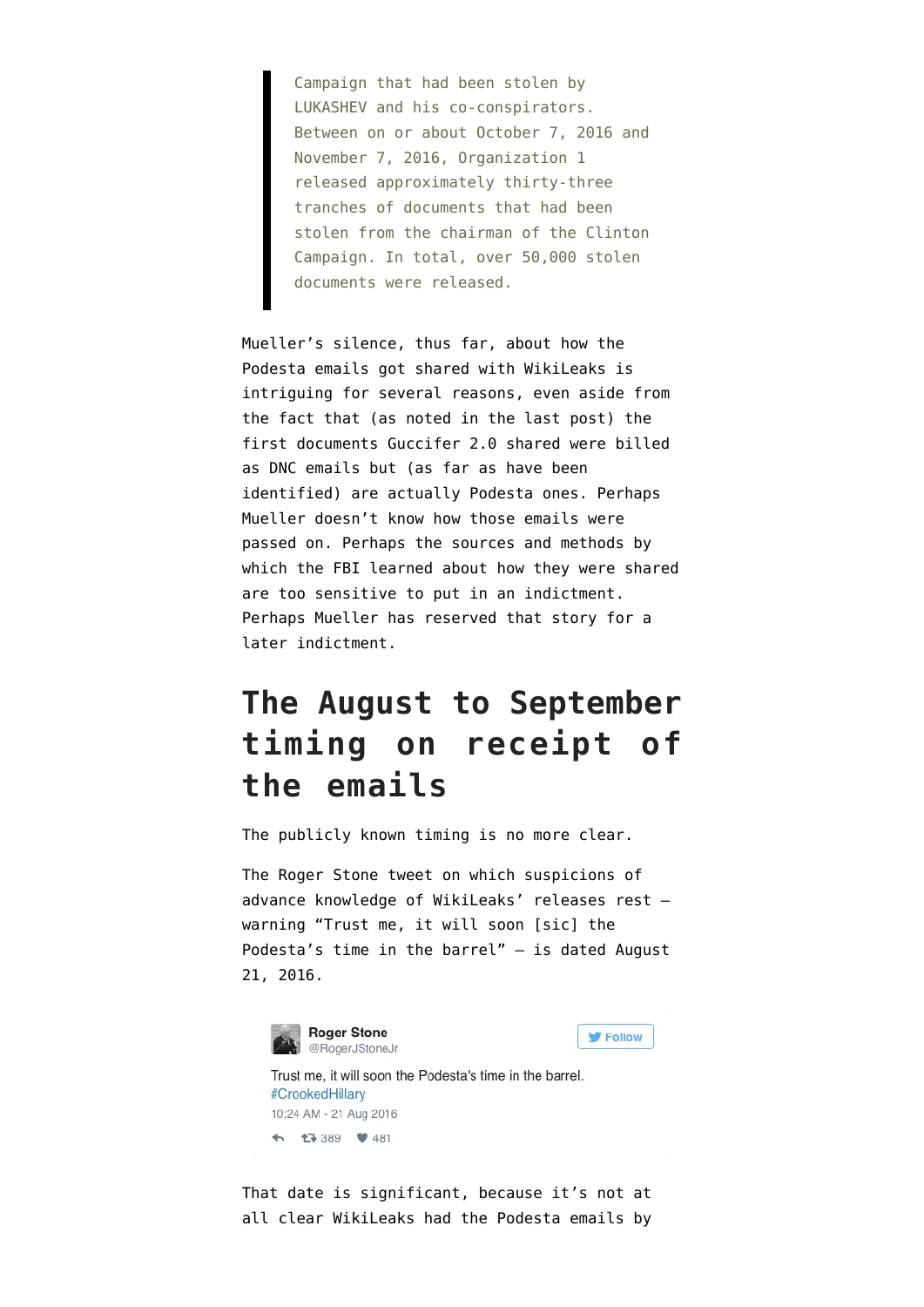that point (and if so, may have just obtained them).

Raffi Khatchadourian [cites](https://www.newyorker.com/magazine/2017/08/21/julian-assange-a-man-without-a-country) a WikiLeaks staffer saying they received the emails in "late summer" but also points to an [August 24 Fox News](https://www.ibtimes.co.uk/assange-wikileaks-will-release-thousands-more-clinton-documents-before-us-election-1577986) [interview](https://www.ibtimes.co.uk/assange-wikileaks-will-release-thousands-more-clinton-documents-before-us-election-1577986) where Assange described processing "a variety of documents, from different types of institutions that are associated with the election campaign," which doesn't necessarily narrow down those emails to Podesta's.

> A pattern that was set in June appeared to recur: just before DCLeaks became active with election publications, WikiLeaks began to prepare another tranche of e-mails, this time culled from John Podesta's Gmail account. "We are working around the clock," Assange told Fox News in late August. "We have received quite a lot of material." It is unclear how long Assange had been in possession of the e-mails, but a staffer assigned to the project suggested that he had received them in the late summer: "As soon as we got them, we started working on them, and then we started publishing them. From when we received them to when we published them, it was a real crunch. My only wish is that we had the equivalent from the Republicans."

As we'll see later in this series, there was more certainty that by August 24 WikiLeaks had other hacked emails than that they had Podesta's.

Khatchadourian also notes that the raw files are all dated September 19 and describes Assange "weaponizing" the release of the data a week or two before the files were released starting on October 7.

> All of the raw e-mail files that WikiLeaks published from Podesta's account are dated September 19th, which appears to indicate the day that they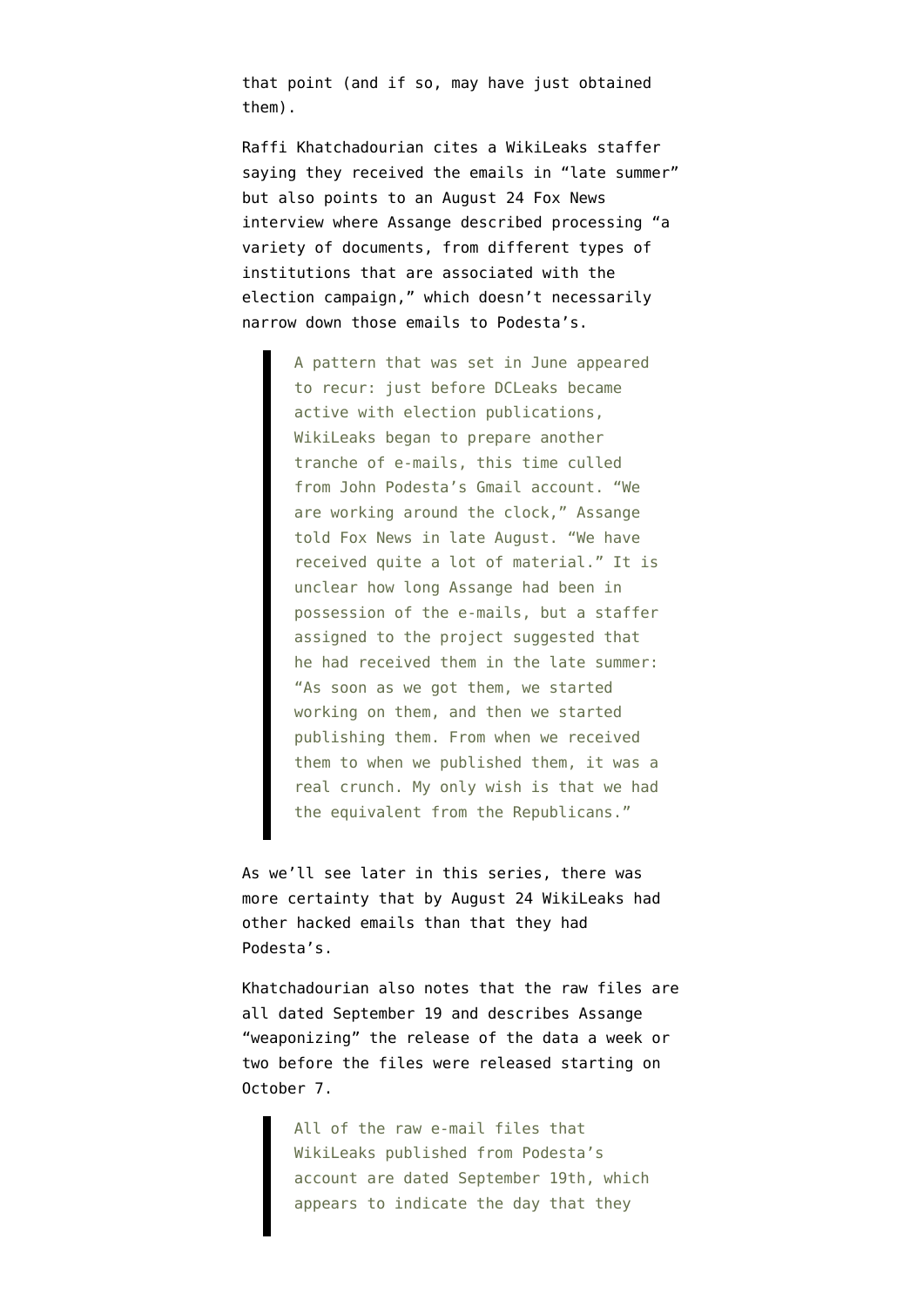were copied or modified for some purpose. Assange told me that in mid-September, a week or two before he began publishing the e-mails, he devised a way to weaponize the information. If his releases followed a predictable pattern, he reasoned, Clinton's campaign would be able to prepare. So he worked out an algorithm, which he called the Stochastic Terminator, to help staff members select e-mails for each day's release. He told me that the algorithm was built on a random-number generator, modified by mathematical weights that reflected the pattern of the news cycle in a typical week. By introducing randomness into the process, he hoped to make it impossible for the Clinton war room "to adjust to the problem, to spin, to create antidote news beforehand."

That timing lines up in interesting ways with the date when retired British diplomat Craig Murray [claims](https://www.dailymail.co.uk/news/article-4034038/Ex-British-ambassador-WikiLeaks-operative-claims-Russia-did-NOT-provide-Clinton-emails-handed-D-C-park-intermediary-disgusted-Democratic-insiders.html) he got a handoff of something (he's never explained precisely what it was, though it sounded like it could be an encryption key) relating to the Podesta emails when he was in DC to attend the [Sam Adams Award ceremony](http://www.johnkiriakou.com/awards/sam-adams-award-for-integrity/) on September 25.

All of which suggests significant events relating to the transfer to WikiLeaks and preparation of the Podesta emails happened after the Stone tweet.

Still later, according to [a recent WSJ report](https://www.wsj.com/articles/mueller-probes-wikileaks-contacts-with-conservative-activists-1539978208), Peter Smith indicated that he knew Podesta emails were coming ahead of time (the reporting is not clear whether this was before or after the fact).

> The person familiar with Mr. Smith recalled him repeatedly implying that he knew ahead of time about leaks of Mr. Podesta's emails.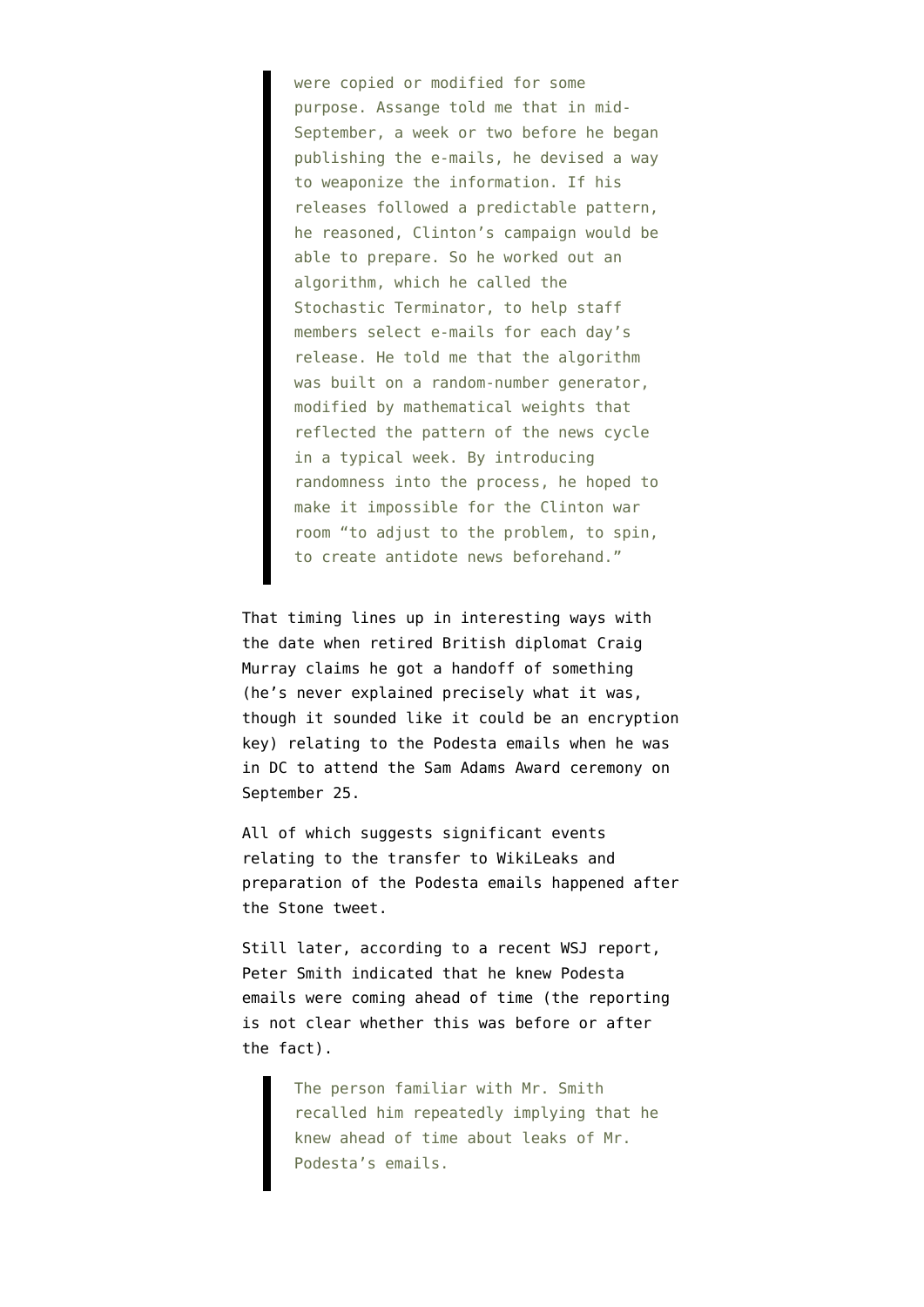That claim is all the more interesting when you tie it to the [email shared with Smith](https://www.wsj.com/articles/gop-operative-secretly-raised-at-least-100-000-in-search-for-clinton-emails-1538913614) via foldering on October 11, seemingly reflecting happiness about emails already released, which would seem to point to the Podesta emails that started to drop four days earlier.

> "[A]n email in the 'Robert Tyler' [foldering] account [showing] Mr. Smith obtained \$100,000 from at least four financiers as well as a \$50,000 contribution from Mr. Smith himself." The email was dated October 11, 2016 and has the subject line, "Wire Instructions—Clinton Email Reconnaissance Initiative." It came from someone calling himself "ROB," describing the funding as supporting "the Washington Scholarship Fund for the Russian students." The email also notes, "The students are very pleased with the email releases they have seen, and are thrilled with their educational advancement opportunities."

The email apparently linking the contemporaneous release of the Podesta emails to a future hoped for release of deleted Hillary ones is significant for several reasons. First, it shows that other geriatric rat-fuckers, in addition to Stone, linked the two. The reflection of pleasure with emails *on October 11* is significant given that that was the day WikiLeaks released two Podesta emails Smith associate Jerome Corsi and Stone would use to advance an attack on Podesta pertaining to his ties with Joule Unlimited, an attack that the right wing had been pushing since August (and working on since March). The WSJ notes that both Corsi and Charles Ortel (to the latter of whom Stone now ties some of his WikiLeaks claims) were tied to both Smith and Stone, though Stone claims to have been unaware of the Smith effort.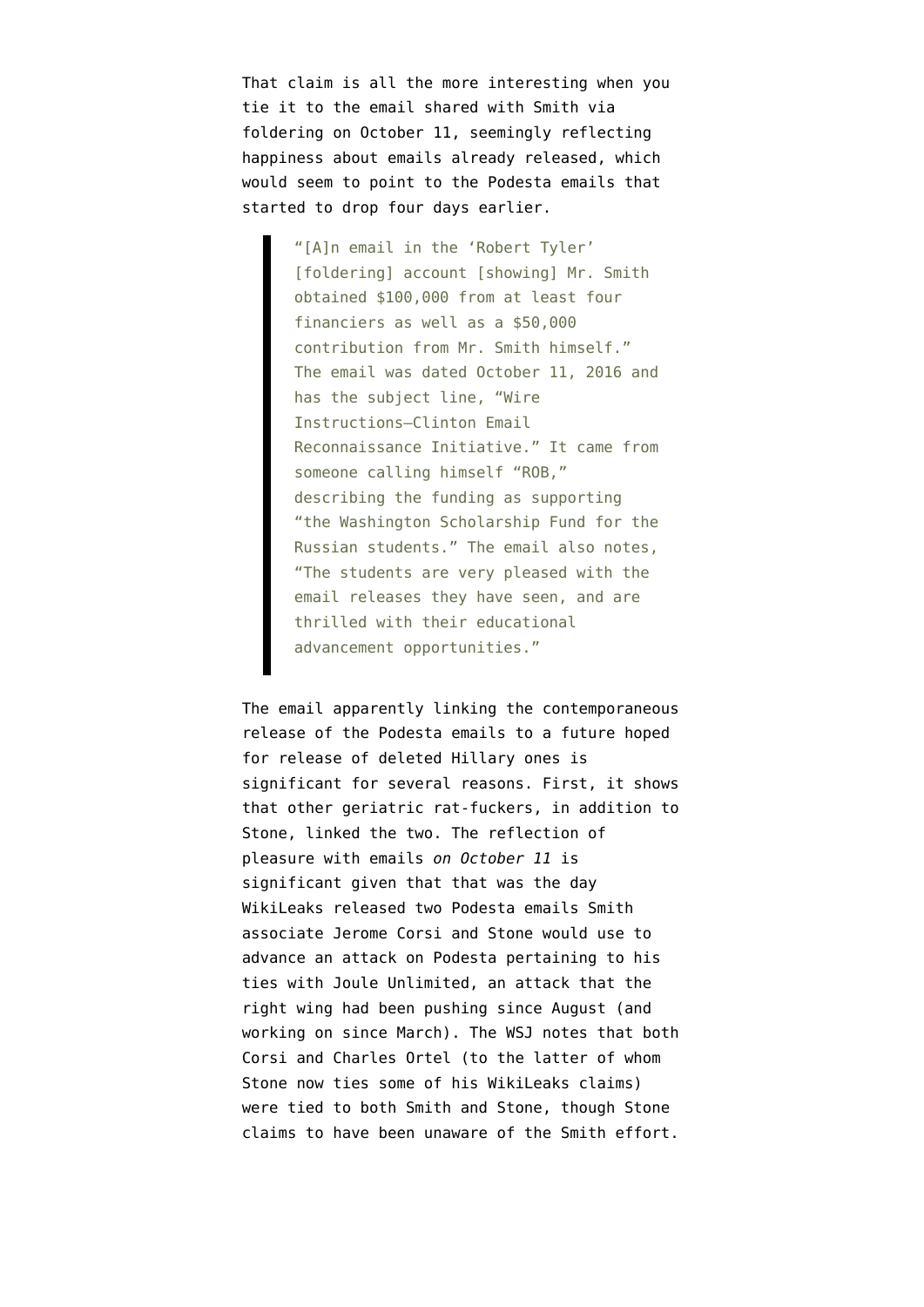## **Stone's three different explanations for his tweet and the import of Joule emails**

In [this post](https://www.emptywheel.net/2018/10/22/detour-roger-stones-epically-shitty-explanation-for-his-podesta-tweet/), I looked in detail at how epically shitty Stone's current excuse for his August 21 Podesta tweet is. Over time, Stone has basically offered at least three excuses for it.

First he adopted an [explanation](https://www.infowars.com/docs-disprove-medias-russianassange-claims-against-stone/) offered in March 2017 by Jerome Corsi. In that explanation, Corsi basically conflated two efforts: an attack on John Podesta based on his service on the board of Joule Unlimited from 2010 to 2014, and an effort to respond to mid-August reports on Paul Manafort's corrupt ties to Russia by focusing instead on Tony Podesta.

The Joule attack research was started (per [web](http://www.g-a-i.org/wp-content/uploads/2016/08/Report-Skolkvovo-08012016-2.pdf) [access dates recorded in this report](http://www.g-a-i.org/wp-content/uploads/2016/08/Report-Skolkvovo-08012016-2.pdf)) two days before Podesta was spearphished, on March 17, and first rolled out publicly in a [Steve Bannon](http://www.g-a-i.org/wp-content/uploads/2016/08/Report-Skolkvovo-08012016-2.pdf)[affiliated Government Accountability Insitute](http://www.g-a-i.org/wp-content/uploads/2016/08/Report-Skolkvovo-08012016-2.pdf) [report](http://www.g-a-i.org/wp-content/uploads/2016/08/Report-Skolkvovo-08012016-2.pdf) on August 1. Corsi and Stone resuscitated the attack starting on October 6 (the day before the Podesta emails started coming out), seemingly correctly anticipating the WikiLeaks email releases that Stone and Corsi would use to advance the attack.

The Corsi explanation that Stone once adopted conflated that attack with a report that Corsi did for Stone ([starting at PDF 39\)](https://www.politico.com/f/?id=0000015e-bb81-db89-a9fe-fba92c2b0001), which largely projected onto Tony Podesta the corrupt ties to Ukraine and Russia that Paul Manafort had; the report only tangentially focused on John. The date on the Corsi report is August 31, ten days after Stone's tweet, but Corsi claims he and Stone started it on August 14.

Stone offered a slightly different explanation when he [testified under oath](https://www.politico.com/f/?id=0000015e-bb81-db89-a9fe-fba92c2b0001) to the House Intelligence Committee. There, he generalized the attack on "the Podesta brothers" and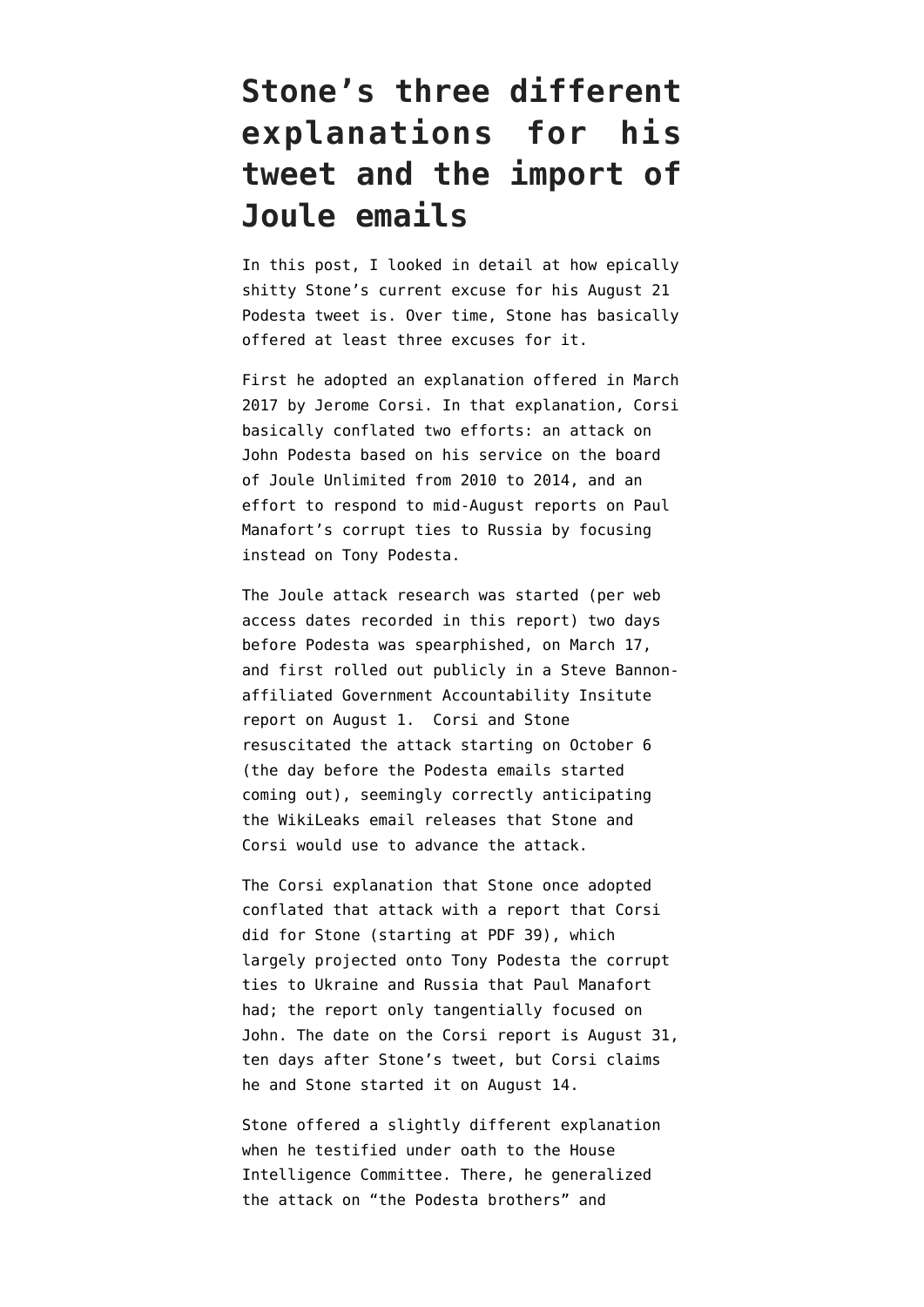attributed his tweet to "early August" discussions about the August 31 Corsi report. In his prepared statement, he made no mention of Joule.

In the wake of Corsi's interview on September 6 and grand jury appearance on September 21 (in conjunction with which he reportedly shared a bunch of documents that would substantiate when he and Stone were talking about Joule and when about Tony Podesta), Stone [changed his tune](https://dailycaller.com/2018/10/22/roger-stone-wikileaks-claim-reporter-email/) [again](https://dailycaller.com/2018/10/22/roger-stone-wikileaks-claim-reporter-email/), now only admitting publicly for the first time that Charles Ortel forwarded him an email showing James Rosen promising "a massive dump of HRC emails relating to the CF in September," but also attributing any August 14 interest to something besides Corsi, a Breitbart post that may [be this one.](https://www.breitbart.com/politics/2016/08/15/paul-manafort-scandal-nothing-next-leon-panettas-russia-ties/)

> Stone, however, says that the tweet was based on "an August 14th article in Breitbart News by Peter Schweitzer that reported that Tony Podesta was working for the same Ukrainian Political Party that Paul Manafort was being excoriated for," and that "the Podesta brothers extensive business dealings with the Oligarchs around Putin pertaining to gas, banking and uranium had been detailed in the Panama Papers in April of 2016."

Stone's explanations seem to attempt to do three things:

- Provide non-incriminating explanations for any foreknowledge of WikiLeaks first pointing to Randy Credico and now to James Rosen
- Offer explanations for discussions about Podesta that he may presume Mueller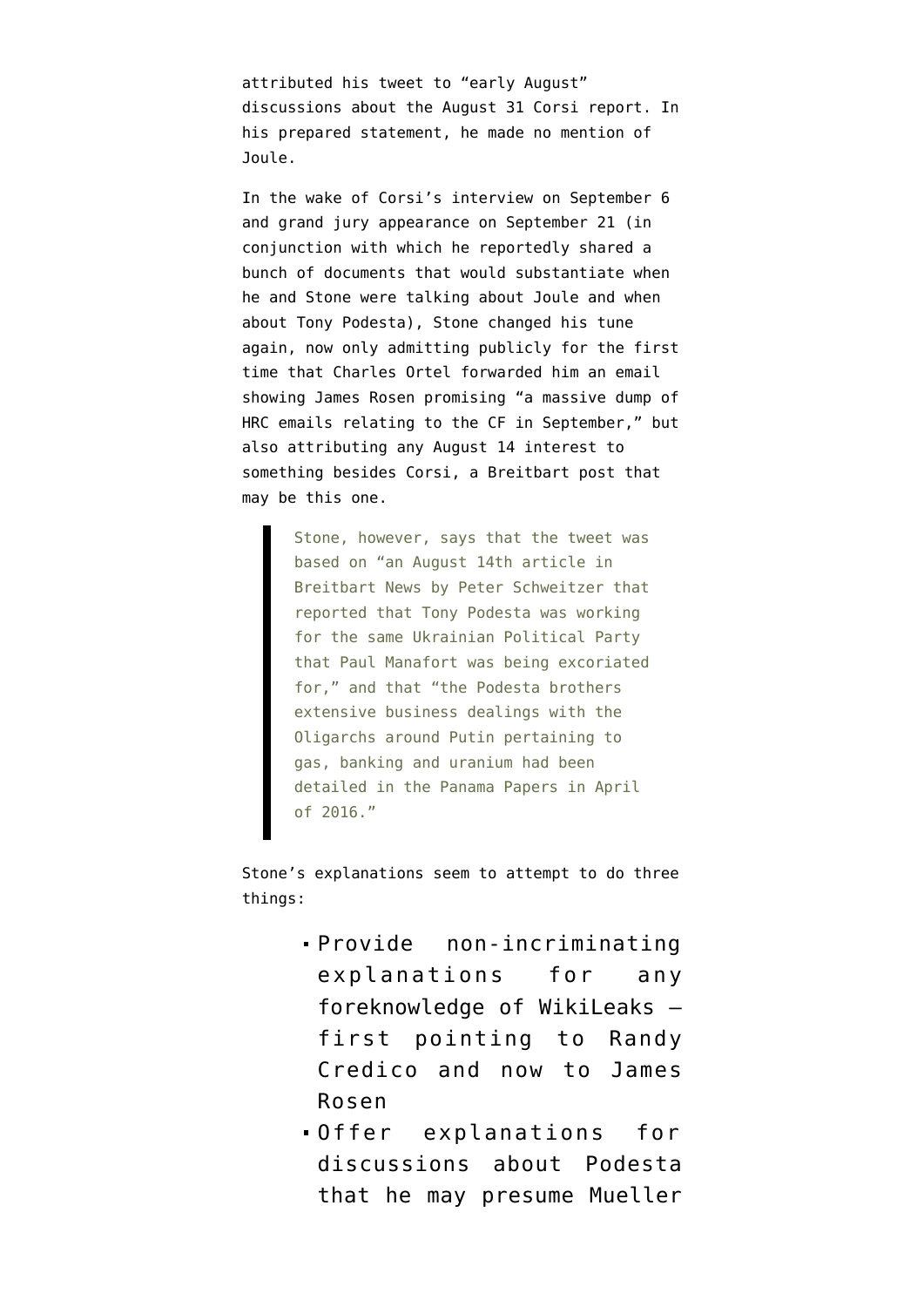has that took place around August 14

Shift the focus away from Joule and the remarkable prescience with which the right wing anticipated that WikiLeaks would be able to advance an attack first rolled out on August 1

With that in mind, I find the [timeline](http://www.trumptwitterarchive.com/archive/account/rogerjstonejr) of Stone's tweets mentioning *either* Podesta instructive. It shows Stone never mentioned either brother until August 15 — the day after [the first of the stories on Manafort's](https://www.nytimes.com/2016/08/15/us/politics/paul-manafort-ukraine-donald-trump.html) [Ukraine corruption](https://www.nytimes.com/2016/08/15/us/politics/paul-manafort-ukraine-donald-trump.html) and after that August 14 date he seems so worried about. That tweet, "@JohnPodesta makes @PaulManafort look like St. Thomas Aquinas Where is the @NewYorkTimes?" may prove as interesting as the August 21 one.

Stone mentioned John Podesta again in that August 21 tweet.

Then he remained silent on Twitter about Clinton's campaign chairman until the day after the Podesta emails started coming out, whereupon Stone started claiming that Podesta had been money laundering for Russia.



Stone's first tweet as the Podesta emails dropped pointed back to an [earlier Corsi](https://www.wnd.com/2016/09/media-neglect-clinton-linked-firms-role-in-russia-scandal/) post reporting that the Podesta Group was also under investigation. That same day, he [pointed to the](https://mobile.wnd.com/2016/10/hillary-campaign-chief-tied-to-russian-money-laundering/) [Corsi post](https://mobile.wnd.com/2016/10/hillary-campaign-chief-tied-to-russian-money-laundering/) that seemed to anticipate the Joule attack would be returning. Yet, in an [interview](https://dailycaller.com/2016/10/12/exclusive-roger-stone-responds-to-podestas-vile-smear-that-he-is-in-cahoots-with-wikileaks/) done after the release on October 11 of the Podesta emails that both he and Corsi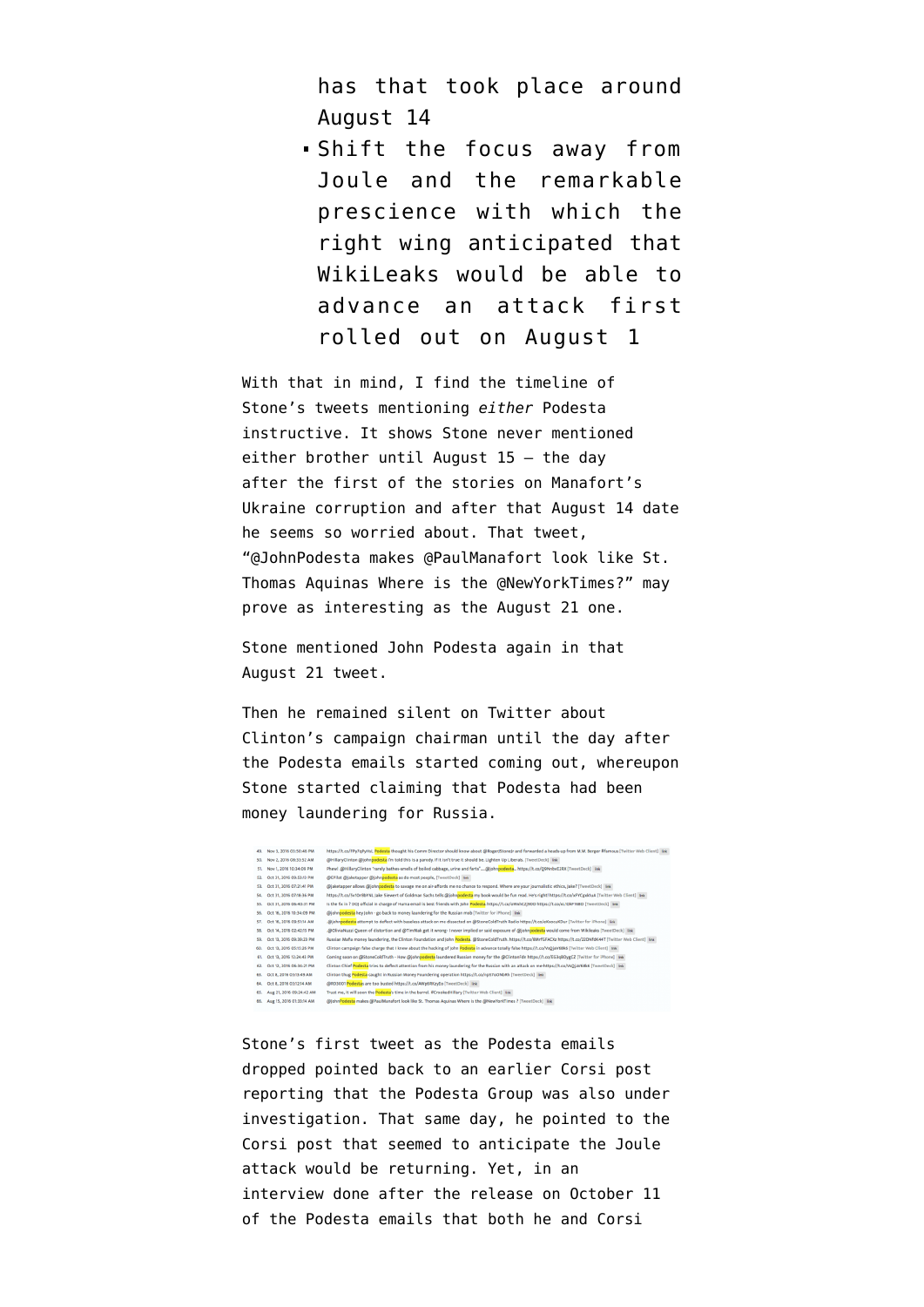would later rely on to extend the Joule attack, Stone made no mention of those emails or the Joule attack. By the next day, however, Stone was relying on (but not linking) those emails.

In other words, at least as measured by his Twitter feed, Stone was uninterested in the Joule attack when it came out in August. He didn't mention it at all in his two Podesta tweets that month (nor does he in his currently operative explanation). But he did become interested in the story in advance of the release of emails by WikiLeaks pertaining to the attack.

This is probably a good time to recall that many of the Stone associates Mueller has interviewed did research for Stone, and others had access to his social media accounts. Note that even this selection of his tweets show the use of multiple clients — Twitter Web Client, Tweetdeck, and Twitter for iPhone — that may reflect different people posting from his account.

**Stone's claims about WikiLeaks — and his outreach to Guccifer 2.0 — took place as Manafort started to panic about his own Russian ties**

Given some of Stone's explanations (and his apparent concern with offering some explanation for discussions about Podesta on August 14), I also find it notable the way this timeline overlaps with Manafort's [increasingly desperate](https://www.emptywheel.net/2018/08/05/august-2016-when-paulies-panic-set-in/) [efforts](https://www.emptywheel.net/2018/08/05/august-2016-when-paulies-panic-set-in/) to stave off bankruptcy even while working for Trump for "free." Part of those efforts, of course, involved criminal efforts to hide his ties to Russia in the wake of reporting on those ties in mid-August.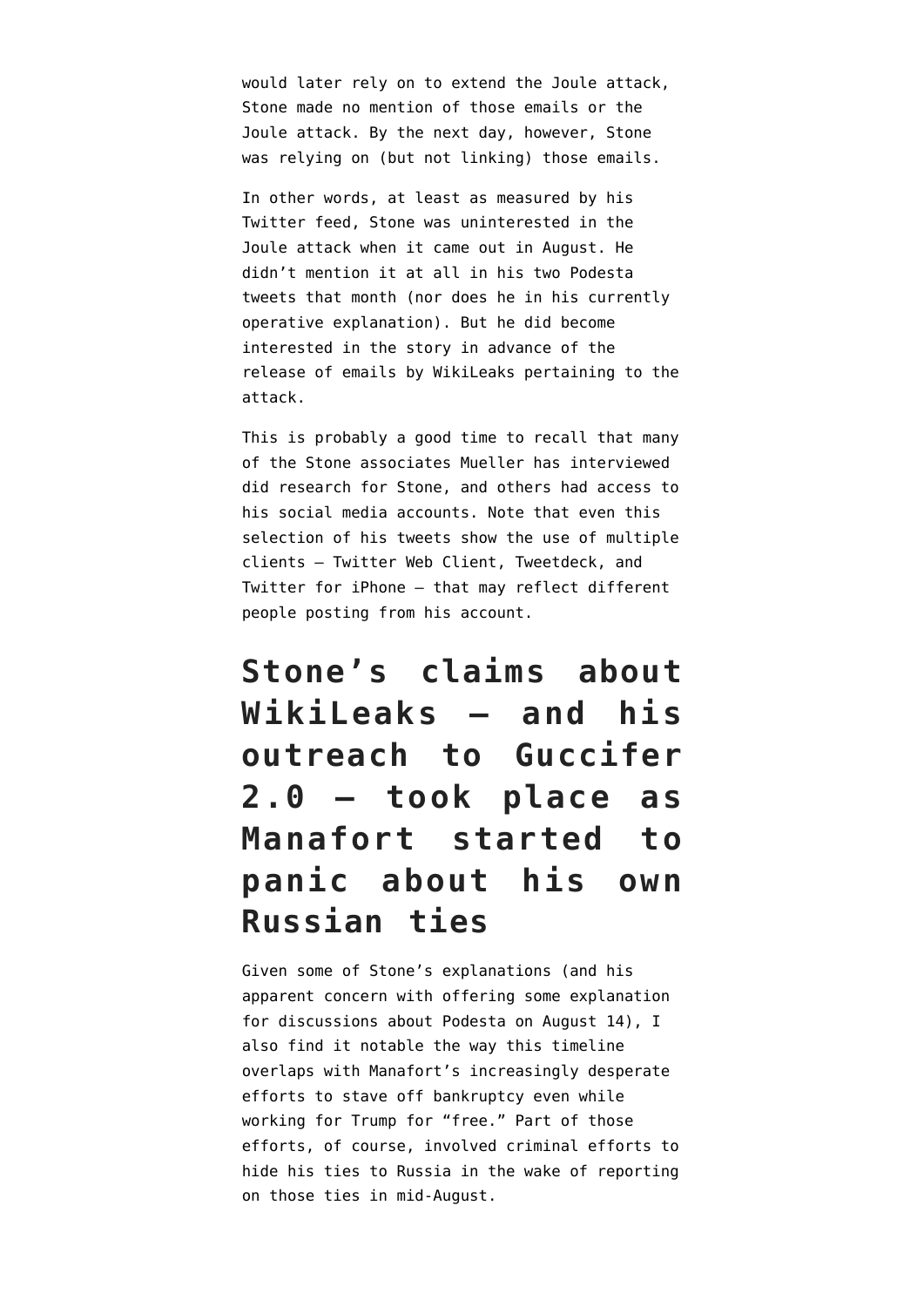It's unclear when Manafort knew for sure his ties with Russia would blow up. In the wake of the first WikiLeaks dump on July 27, he got asked about his and Trump's ties to Russia, a question he struggled with before responding by pointing to Hillary's deleted emails. In spite of the risk of his own Russian ties, Manafort met on August 2 with Konstantin Kilimnik, talking (among other things) about unpaid bills and the presidential election. Sometime in early August, in advance of the first NYT story substantiating his Russian ties, he was reportedly blackmailed over the secret ledgers of his work with Ukrainian oligarchs.

Remarkably, just as attention to Trump and Manafort's ties to Russia started becoming an issue, Republicans had that GAI report insinuating a tie between Hillary and Russia all ready to go on August 1. That insinuation went through John Podesta and his ties to Joule. Before laying out that relationship, however, the GAI [report](http://www.g-a-i.org/wp-content/uploads/2016/08/Report-Skolkvovo-08012016-2.pdf) suggested there must be more dirt on the topic in the emails Hillary deleted.

> More recently, in January, 2015, Podesta became the campaign chairman of Hillary Clinton's campaign for the 2016 presidential bid.85

> During Hillary Clinton's tenure as Secretary of State, he was in regular contact with her and played an important role in shaping U.S. policy. For one thing, he sat on the State Department's Foreign Affairs Policy Board, appointed by Hillary. (The board was established in December 2011.)86

> The full extent of Podesta's email communication cannot ultimately be known because Hillary Clinton deleted approximately half of her emails after she left the State Department.

So along with everything else the report did, it built expectations that Hillary's deleted emails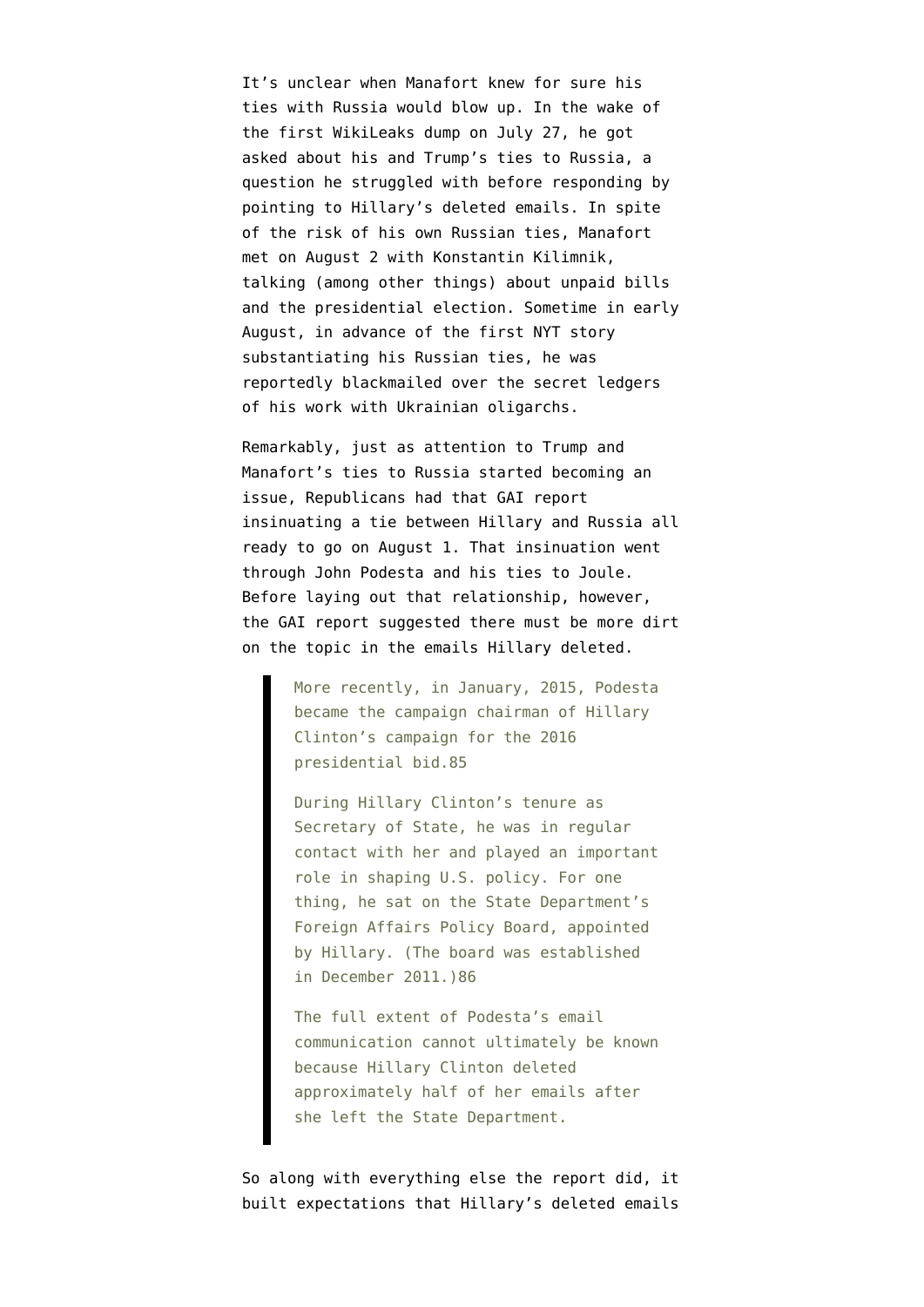would reveal secret dirt *about Russia* she was suppressing to win the campaign.

By the time the report came out, we know that Stone was already interested in what WikiLeaks might have, as [Charles Ortel BCCed him](https://dailycaller.com/2018/10/22/roger-stone-wikileaks-claim-reporter-email/) on an email suggesting that WikiLeaks had Clinton Foundation emails to dump in September in late July.

Then, precisely as the Russian attack on Podesta was rolling out, Stone [flip-flopped](https://www.cnn.com/2018/04/10/politics/roger-stone-2016-comments-russians-wikileaks/index.html) on his claimed belief about who hacked Hillary Clinton. Between August 1 and [August 5](https://www.breitbart.com/2016-presidential-race/2016/08/05/dear-hillary-dnc-hack-solved-so-now-stop-blaming-russia/), on the same days he was claiming to have dined with Julian Assange when he was instead in Southern California meeting his dark money associates, he started claiming that Guccifer 2.0 was just a hacktivist, not Russians. That stated belief has always been central to his claims not to have conspired with Russia.

In significant part *because* he flip-flopped publicly, he and Guccifer 2.0 started communicating, first about Stone's claim that Guccifer 2.0 had nothing to do with Russia, then about Guccifer 2.0 being shut down on Twitter:

> August 12: [Guccifer 2.0:](https://web.archive.org/web/20180212095214/https://twitter.com/GUCCIFER_2/status/764286231643553792) [@](https://web.archive.org/web/20180212095214/https://twitter.com/RogerJStoneJr)**[RogerJStoneJr](https://web.archive.org/web/20180212095214/https://twitter.com/RogerJStoneJr)** thanks that u believe in the real [#](https://web.archive.org/web/20180212095214/https://twitter.com/hashtag/Guccifer2?src=hash)**[Guccifer2](https://web.archive.org/web/20180212095214/https://twitter.com/hashtag/Guccifer2?src=hash)**

August 13: Stone: @WL @G2 Outrageous! Clintonistas now nned to censor their critics to rig the upcoming election.

Stone: @DailyCaller Censorship ! Gruciffer2 is a HERO."

August 14: [Guccifer 2.0:](https://web.archive.org/web/20160814172821/https://twitter.com/GUCCIFER_2/status/764868759685398528) [#](https://web.archive.org/web/20160814172821/https://twitter.com/hashtag/Guccifer2?src=hash)**[Guccifer2](https://web.archive.org/web/20160814172821/https://twitter.com/hashtag/Guccifer2?src=hash)** Here I am! They'll have to try much harder to block me! [#](https://web.archive.org/web/20160814172821/https://twitter.com/hashtag/DNCleak?src=hash)**[DNCleak](https://web.archive.org/web/20160814172821/https://twitter.com/hashtag/DNCleak?src=hash)** [#](https://web.archive.org/web/20160814172821/https://twitter.com/hashtag/dccchack?src=hash)**[dccchack](https://web.archive.org/web/20160814172821/https://twitter.com/hashtag/dccchack?src=hash)**

Stone: First #Milo, now Guccifer 2.0 – why are those exposing the truth banned? @RealAlexJones @infowars #FreeMilo

Stone: @poppalinos @RealAlexJones @infowars @GUCCIFER\_2 Thank You, SweetJesus. I've prayed for it.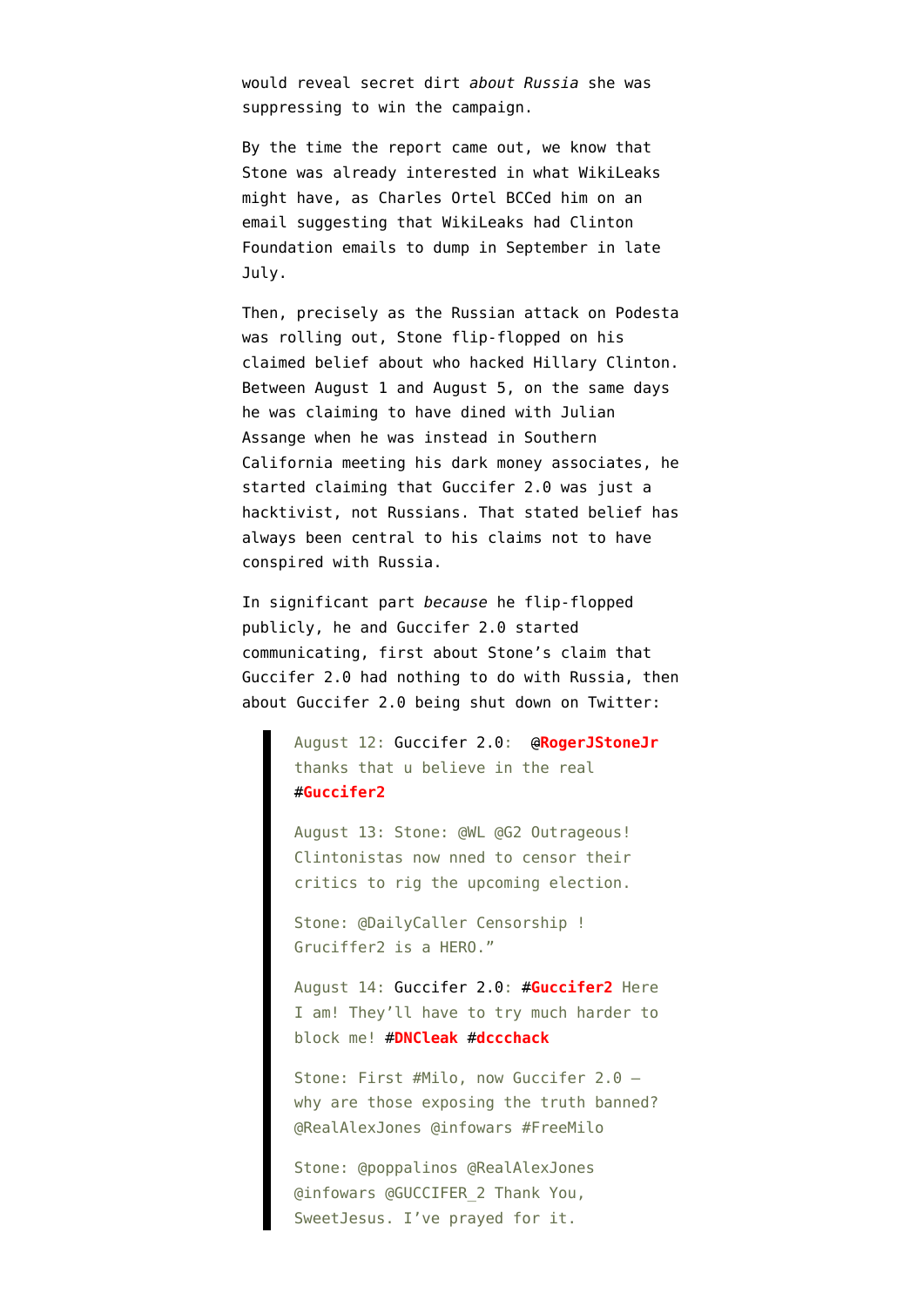That's when Stone moved their conversations to DM.



That conversation, including Guccifer 2.0's question whether Stone found "anything interesting in the docs I posted?" (which, in public context at least, would refer to [some](https://guccifer2.wordpress.com/2016/08/12/guccifer-2-0-hacked-dccc/) [DCCC documents Guccifer had posted on WordPress](https://guccifer2.wordpress.com/2016/08/12/guccifer-2-0-hacked-dccc/) [on August 12](https://guccifer2.wordpress.com/2016/08/12/guccifer-2-0-hacked-dccc/)) took place even as Stone was continuing to speak about knowing what was in the next WikiLeaks dump and as he responded badly to his childhood friend becoming the target of NYT's attention on August 14.

As noted, Stone seems to be struggling to answer why he was discussing John Podesta on August 14.

To be sure, Stone *was* talking to Corsi on August 14 or 15. On August 15, Corsi [published an](https://mobile.wnd.com/2016/08/trump-adviser-wikileaks-plotting-email-dump-to-derail-hillary/) [interview](https://mobile.wnd.com/2016/08/trump-adviser-wikileaks-plotting-email-dump-to-derail-hillary/) with Stone, in which he claimed to have been badly hacked and described what he expected would come next from WikiLeaks.

But nothing in the interview mentions Podesta.

Stone's descriptions of what WikiLeaks might dump next in that interview could reflect the BCCed James Rosen email reporting that WikiLeaks would dump Clinton Foundation documents in September, but the information he laid out went far beyond that email (and promised an October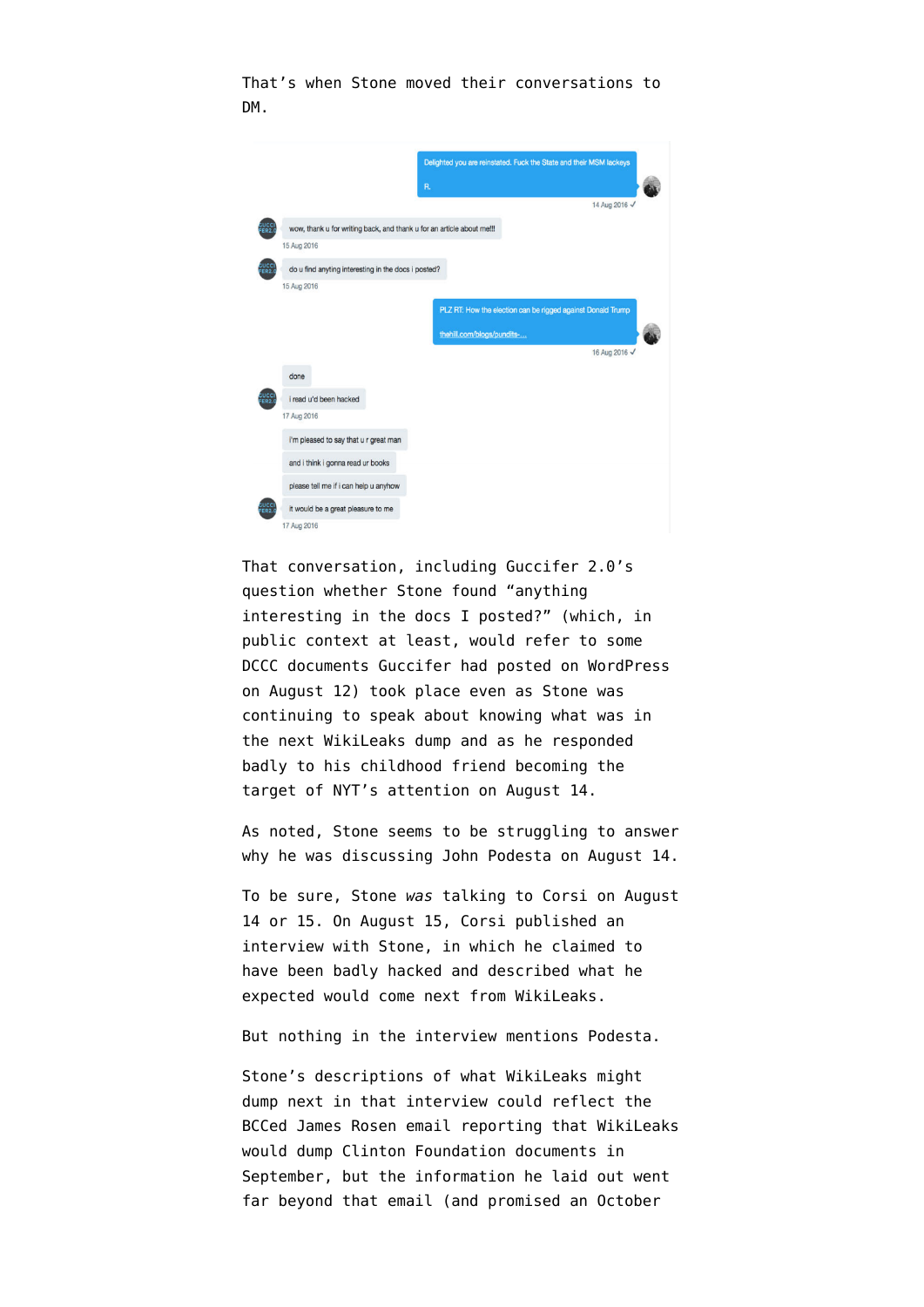"In the next series of emails Assange plans to release, I have reason to believe the Clinton Foundation scandals will surface to keep Bill and Hillary from returning to the White House," he said.

#### [snip]

In a speech Southwest Broward Republican Organization in Florida, [published Aug.](https://mediamatters.org/video/2016/08/09/roger-stone-confirms-hes-communication-julian-assange/212261) [9 by David Brock's left-wing website](https://mediamatters.org/video/2016/08/09/roger-stone-confirms-hes-communication-julian-assange/212261) [Media Matters,](https://mediamatters.org/video/2016/08/09/roger-stone-confirms-hes-communication-julian-assange/212261) Stone said he had "communicated with Assange."

"I believe the next tranche of his documents pertain to the Clinton Foundation, but there is no telling what the October surprise may be," he said.

Stone told WND that Assange "plans to drop at various strategic points in the presidential campaigns Hillary Clinton emails involving the Clinton Foundation that have yet to surface publically."

"Assange claims the emails contain enough damaging information to put Hillary Clinton in jail for selling State Department 'official acts' in exchange for contributions to the Clinton Foundation and as a reward for Clinton Foundation donors becoming clients of Teneo, the consulting firm established by Bill Clinton's White House 'body man' Doug Band," he said.

That same day, August 15, is the first time Stone ever mentioned Podesta on Twitter.

Stone claims (and claimed, in sworn testimony) that his focus on John Podesta was a response to the allegations against Manafort. That makes the confluence of all these events all the more interesting.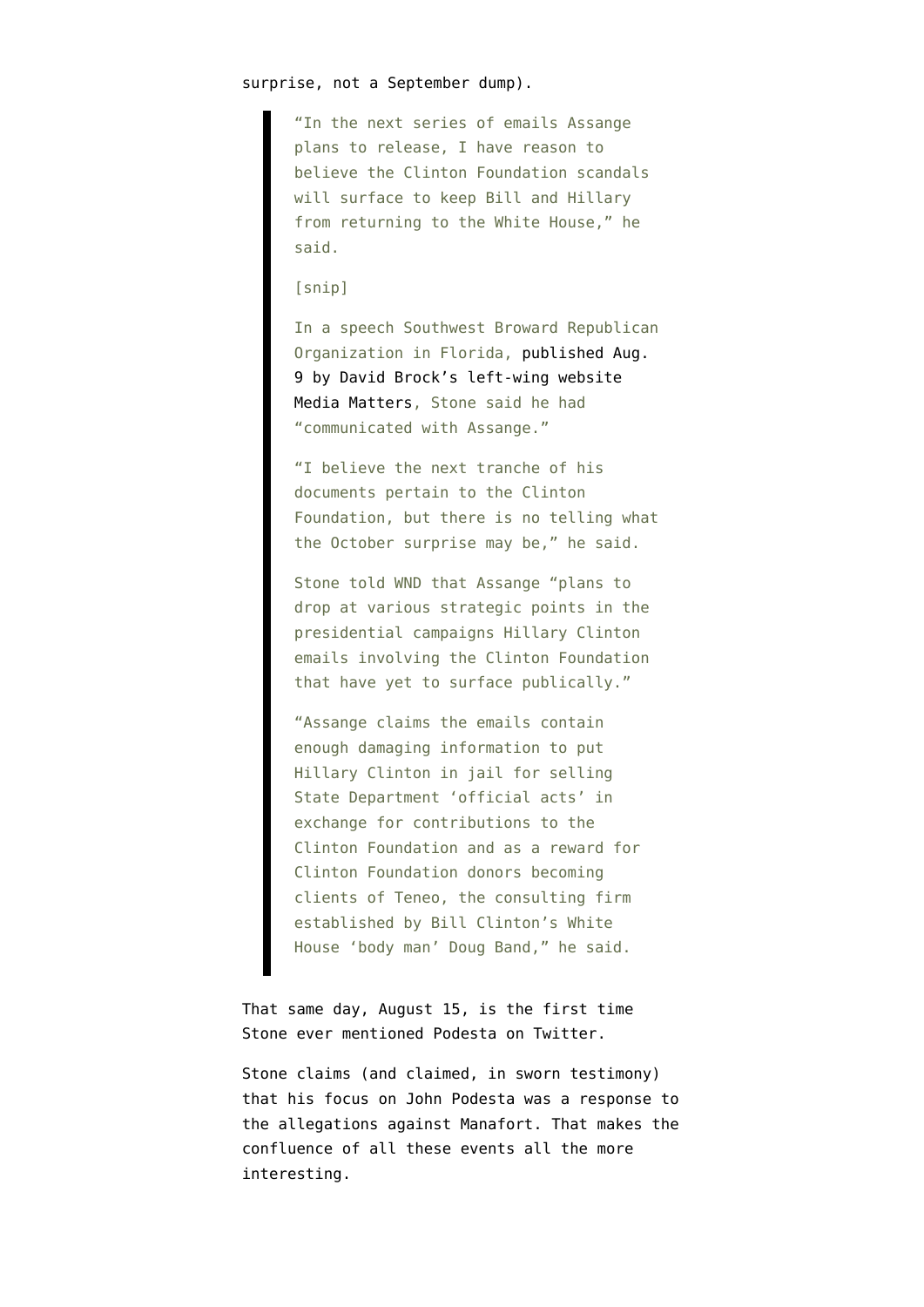## **Corsi's lawyer claims he avoided criminal liability**

As noted above, Jerome Corsi has explained what he knows of all this in a September 21 grand jury appearance, a grand jury appearance that Mueller seems to have been working towards since having [Ted Malloch questioned](https://www.nbcnews.com/politics/white-house/trump-ally-detained-served-mueller-subpoena-boston-airport-n861456) way back in March.

In advance of that testimony, Corsi's attorney David Grey [seemed to suggest](https://www.washingtonpost.com/politics/stone-associate-jerome-corsi-subpoenaed-to-appear-friday-before-mueller-grand-jury/2018/09/05/204a9ee0-b134-11e8-a20b-5f4f84429666_story.html) that Corsi declined to participate in certain activities involving Stone that might have exposed him to criminal liability.

> Gray said he was confident that Corsi has done nothing wrong. "Jerry Corsi made decisions that he would not take actions that would give him criminal liability," he added, declining to elaborate.

Asked if Corsi had opportunities to take such actions, Gray said, "I wouldn't say he was offered those opportunities. I would say he had communications with Roger Stone. We'll supply those communications and be cooperative. My client didn't act further that would give rise to any criminal liability."

But Mueller is apparently now [chasing down](https://www.washingtonpost.com/politics/special-counsel-examines-conflicting-accounts-as-scrutiny-of-roger-stone-and-wikileaks-deepens/2018/10/21/db9ab1c2-bde5-11e8-be70-52bd11fe18af_story.html) Corsi's associates.

> FBI agents have recently been seeking to interview Corsi's associates, according to the person.

## **One other key player in the Podesta hand-off**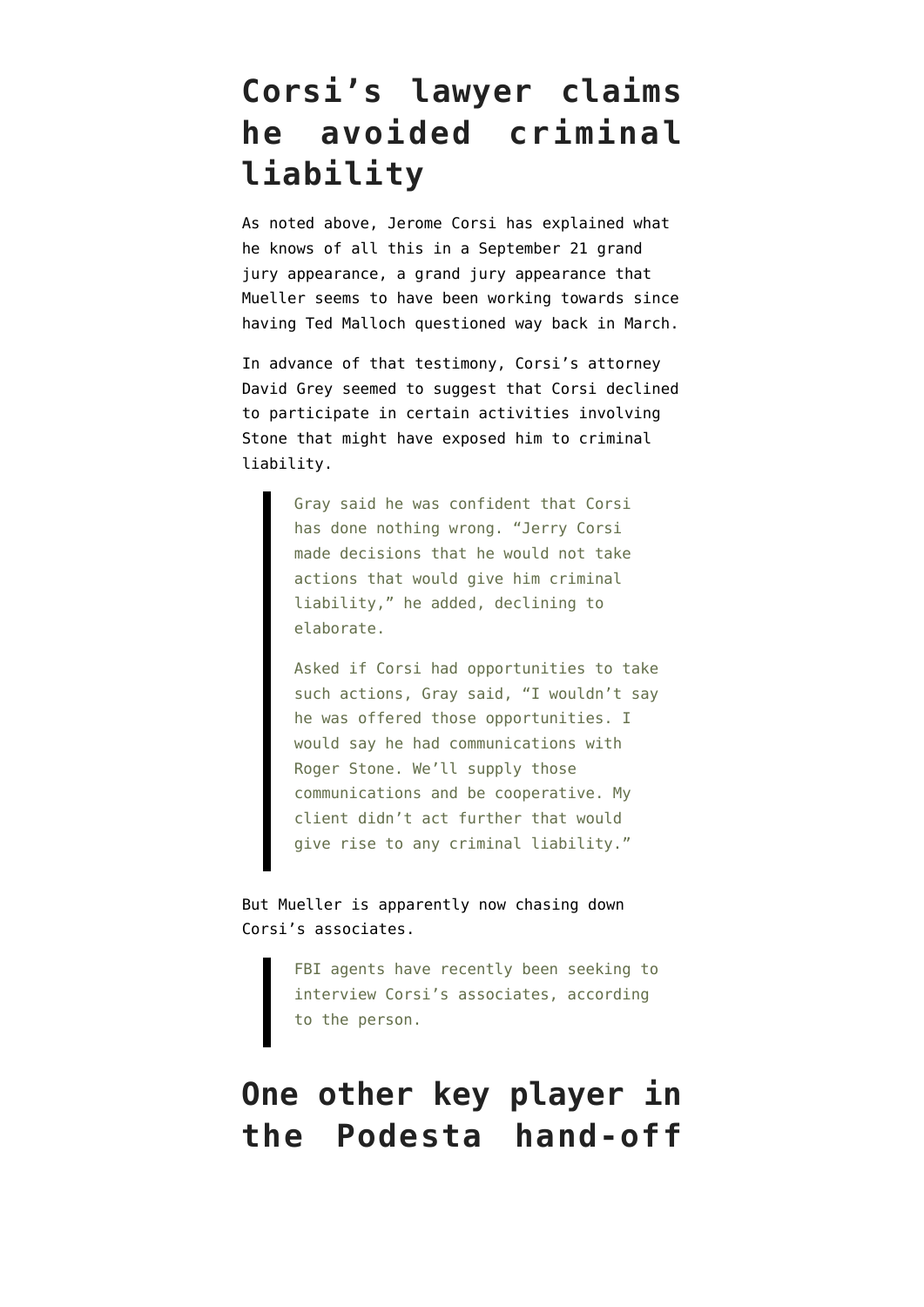#### **conflated the Podesta brothers**

The close ties between how Stone focused on both Podesta brothers in response to the public allegations against Manafort is interesting for another reason.

Former Ambassador Craig Murray, the only one not denying some role in the handoff of the Podesta emails (again, he has said he didn't get the emails themselves, which he believed were already with WikiLeaks, but something associated with them).

Murray [told Scott Horton](https://www.libertarianinstitute.org/scotthortonshow/121316-craig-murray-dnc-podesta-emails-leaked-americans-not-hacked-russia/) that his source had obtained whatever he received from a figure in American national security with legal access to the information.

> [H]e says "The material was already, I think, safely with WikiLeaks before I got there in September," though other outlets have [suggested \(with maps](http://www.dailymail.co.uk/news/article-4034038/Ex-British-ambassador-WikiLeaks-operative-claims-Russia-did-NOT-provide-Clinton-emails-handed-D-C-park-intermediary-disgusted-Democratic-insiders.html) [included!\)](http://www.dailymail.co.uk/news/article-4034038/Ex-British-ambassador-WikiLeaks-operative-claims-Russia-did-NOT-provide-Clinton-emails-handed-D-C-park-intermediary-disgusted-Democratic-insiders.html) that's when the hand-off happened. In that account, Murray admits he did not meet with the person with legal access; he instead met with an intermediary.

But the explanation of his source's legal access and motivation not only doesn't make sense, but seems to parrot what Stone was saying at the time.

> I also want you to consider that John Podesta was a paid lobbyist for the Saudi government — that's open and declared, it's not secret or a leak in a sense. John Podesta was paid a very substantial sum every month by the Saudi government to lobby for their interests in Washington. And if the American security services were not watching the communications of the Saudi government paid lobbyist then the American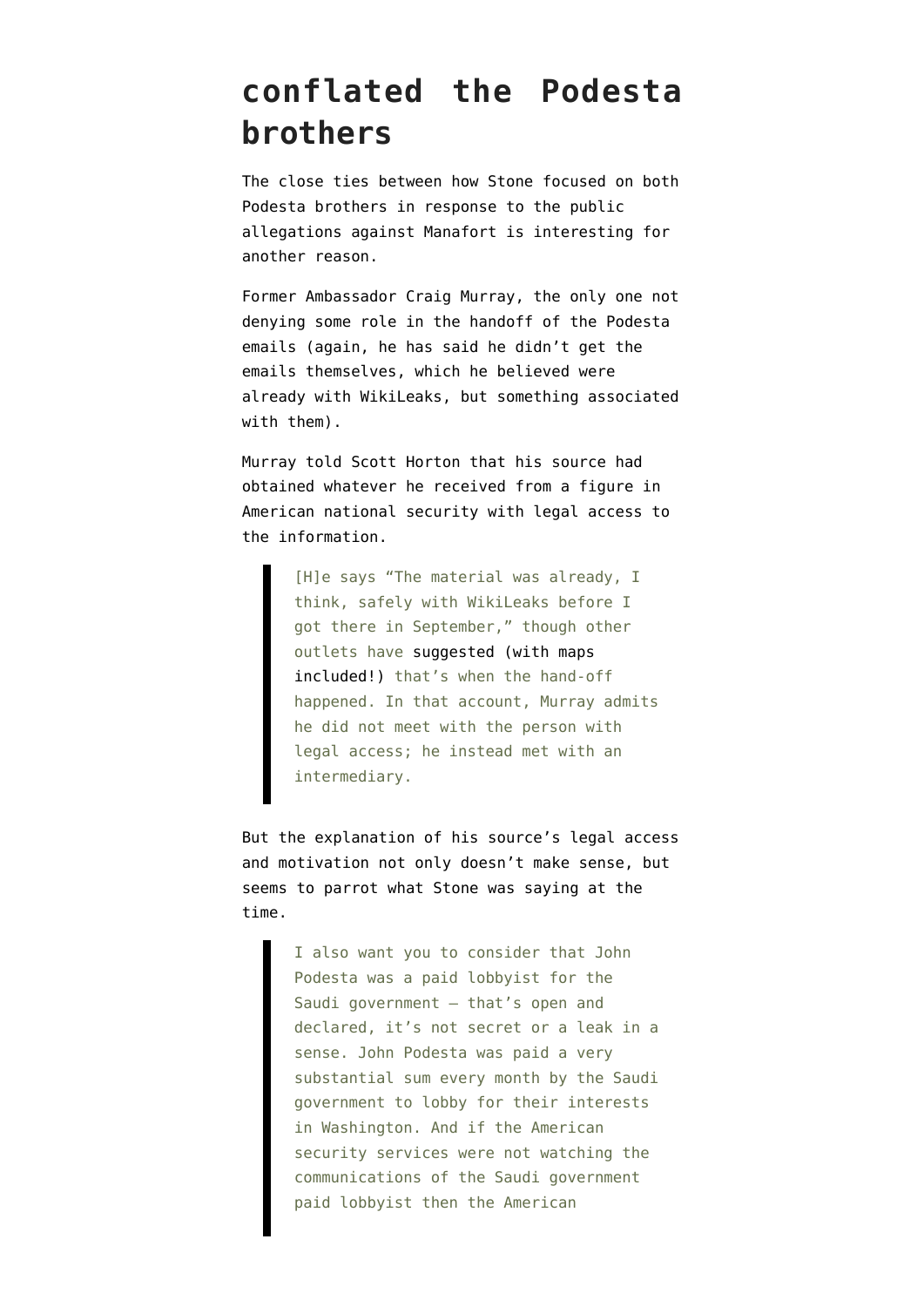intelligence services would not be doing their job. Of course it's also true that the Saudis' man, the Saudis' lobbyist in Washington, his communications are going to be of interest to a great many other intelligence services as well.

As Stone did, this conflates John and Tony. It wrongly suggests that US national security officials would be collecting all of Tony Podesta's emails, or that collecting on Tony would obtain all of John's emails. All the more interesting, this conflation would have come in a period when Manafort's lifelong buddy, Stone, was trying to distract attention from Manafort's own corruption — which included telling Tony not to disclose the influence-peddling he had done for Manafort in the legally required manner — by projecting Manafort's corruption onto Tony.

One more point about Murray. Murray has ties ([including through the Sam Adams Association](http://samadamsaward.ch/#) the awards ceremony for which he was in DC attending) to NSA whistleblowers Bill Binney (Murray received the award in 2005 and Binney received it in 2015) and Kirk Wiebe. This claim that US law enforcement would collect everything (including Hillary's deleted emails) is the kind of line that Binney was pushing at the time, including [to Andrew Napolitano,](http://insider.foxnews.com/2016/08/02/former-nsa-official-claims-agency-hacked-dnc-not-russia-judge-napolitano-reacts) who was CCed on the email Stone received about WikiLeaks' plans in July. Napolitano is one of the people who has championed that Binney line about the hack.

In other words, it's not just that Murray was telling a similar story as Stone, even though they're politically very different people. It's that he was not that distant from the network of Republicans talking about what WikiLeaks might have had.

Update: Emma Best [just wrote up](https://emma.best/2018/10/26/how-many-podesta-emails-are-there-and-why-is-wikileaks-entire-raw-dataset-incomplete/) something she's been tracking for some time: there are four different numbers on how many Podesta mails there are.

WikiLeaks' own data gives us five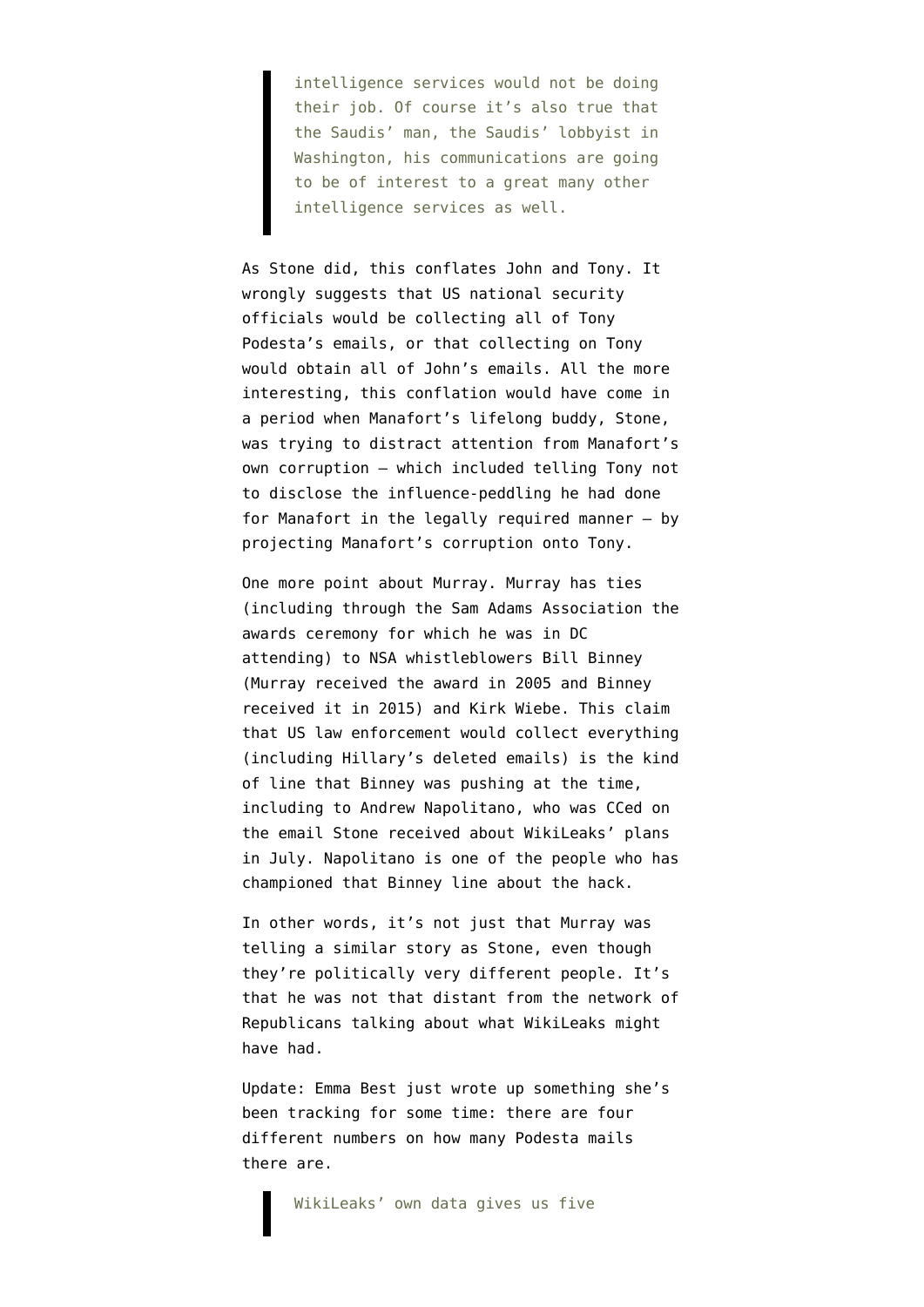different totals for the number of Podesta emails:

> *1. 50,866 2. 57,153 3. 58,660 4. 59,258 5. 59,188*

The two most authoritative answers to the question come from WikiLeaks and the Special Counsel's office, and both indicate that the total exceeded 50,000. While WikiLeaks' stated there were "well over 50,000" emails, the Special Counsel's indictment simply said that "over 50,000 stolen documents were released." Since "documents" can be construed to include both the emails and their various attachments, the SC's total is even more vague and less definitive than WikiLeaks'.

approximately thirty-three tranches of documents that had been stolen from the chairman of the Clinton Campaign. In total, over 50,000 stolen documents were released.

Ultimately, he best answer to the question of how many Podesta emails there are appears to be 59,188.

This raises the possibility that Stone or Corsi saw copies that WikiLeaks didn't publish. Mueller's distinction between how many emails were stolen and how many released suggests FBI may know what WikiLeaks chose not to public, if in fact they did.

#### **Timeline**

July 18-21: Stone meets Nigel Farage while at RNC

July 25: Stone gets BCCed on an email from Charles Ortel that shows James Rosen reporting "a massive dump of HRC emails relating to the CF in September;" Stone now [claims](https://dailycaller.com/2018/10/22/roger-stone-wikileaks-claim-reporter-email/) this explains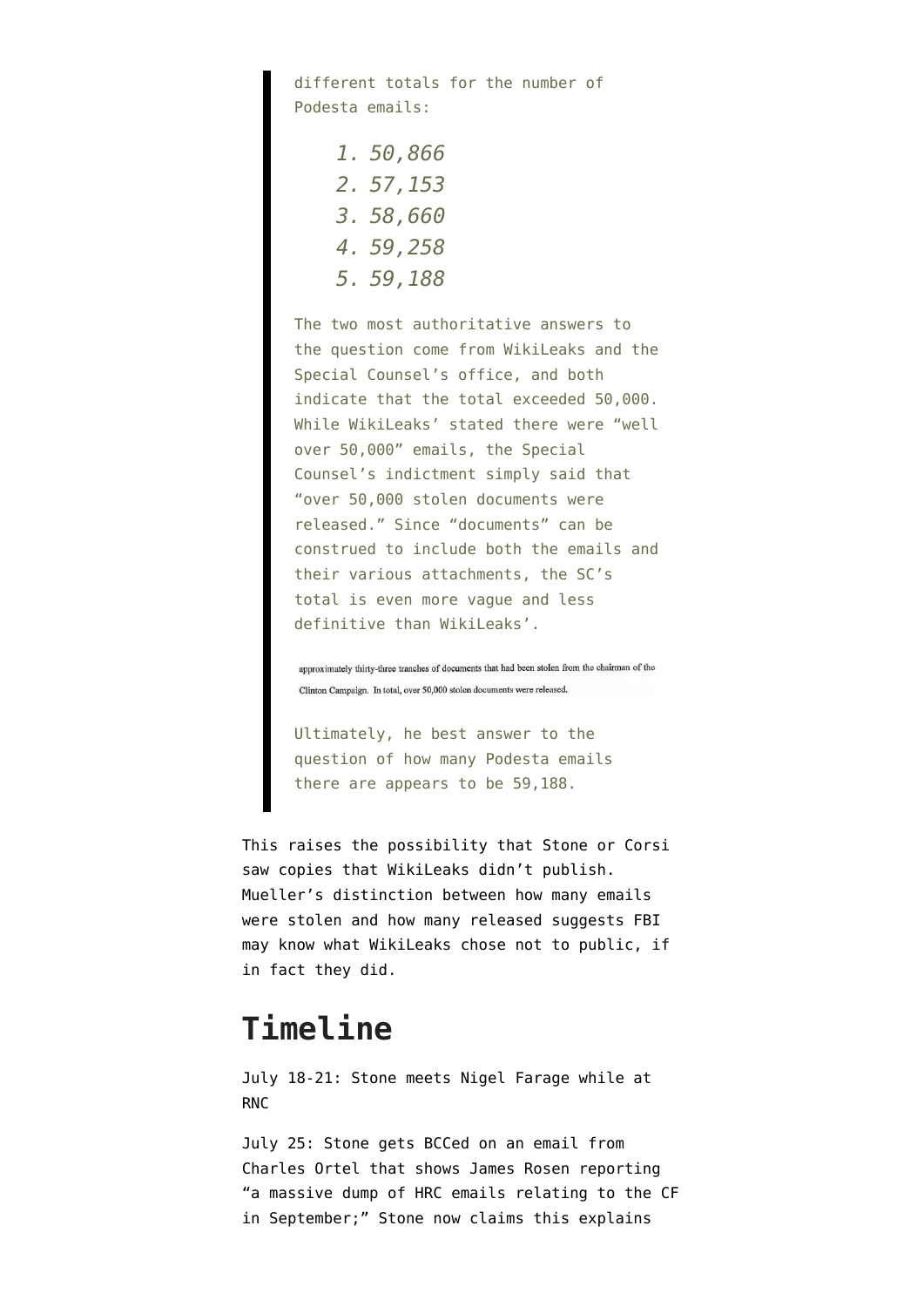his reference to a journalist go-between

July 27: Paul Manafort struggles while [denying](https://www.youtube.com/watch?v=923SiDdLSic) ties to Russia, instead pointing to Hillary's home server

July 31: GAI [report](http://www.g-a-i.org/wp-content/uploads/2016/08/Report-Skolkvovo-08012016-2.pdf) on From Russia with Money claiming Viktor Vekselberg's Skolkovo reflects untoward ties; it hints that a greater John Podesta role would be revealed in her deleted emails and claims he did not properly disclose role on Joule board when joining Obama Administration

August 1: Steve Bannon and Peter Schweitzer [publish](https://www.breitbart.com/politics/2016/08/01/report-hillary-clintons-campaign-mgr-john-podesta-sat-board-company-bagged-35-million-putin-connected-russian-govt-fund-2/) a Breitbart version of the GAI report

August 1: Stone NYC > LA

August 2: Manafort and Konstantin Kilimnik [meet](https://www.washingtonpost.com/politics/at-height-of-russia-tensions-trump-campaign-chairman-manafort-met-with-business-associate-from-ukraine/2017/06/18/6ab8485c-4c5d-11e7-a186-60c031eab644_story.html) in the Grand Havana Room in Jared's 666 Park Avenue and "talked about bills unpaid by our clients, about [the] overall situation in Ukraine . . . and about the current news," including the presidential campaign

August 2, 2016: Stone [dines](https://artvoice.com/2018/04/03/roger-stone-pushes-back-wall-street-journal-wikileaks-dinner-charge/#.W3nKR4opDmo) with dark money funder, John Powers Middleton in West Hollywood

August 3 and 4: Manafort [obtains](https://www.politico.com/f/?id=00000164-b049-d929-a5e4-b2f9d8e80000) the bio of Steve Calk, from whom he was getting a \$16 million mortgage in tacit exchange for a role in the Trump administration

August 3: Stone claims to Sam Nunberg to have dined with Assange

August 3-4: Stone takes a red-eye from LAX to Miami

August 4: Stone [flip-flops](https://www.cnn.com/2018/04/10/politics/roger-stone-2016-comments-russians-wikileaks/index.html) on whether the Russians or a 400 pound hacker are behind the DNC hack and also tells Sam Nunberg he dined with Julian Assange; [first tweet](http://www.trumptwitterarchive.com/archive/account/rogerjstonejr) in the fall StopTheSteal campaign

August 5: Trump names Calk to his advisory committee

August 5: Stone [column](https://www.breitbart.com/2016-presidential-race/2016/08/05/dear-hillary-dnc-hack-solved-so-now-stop-blaming-russia/) in Breitbart claiming Guccifer 2.0 is individual hacker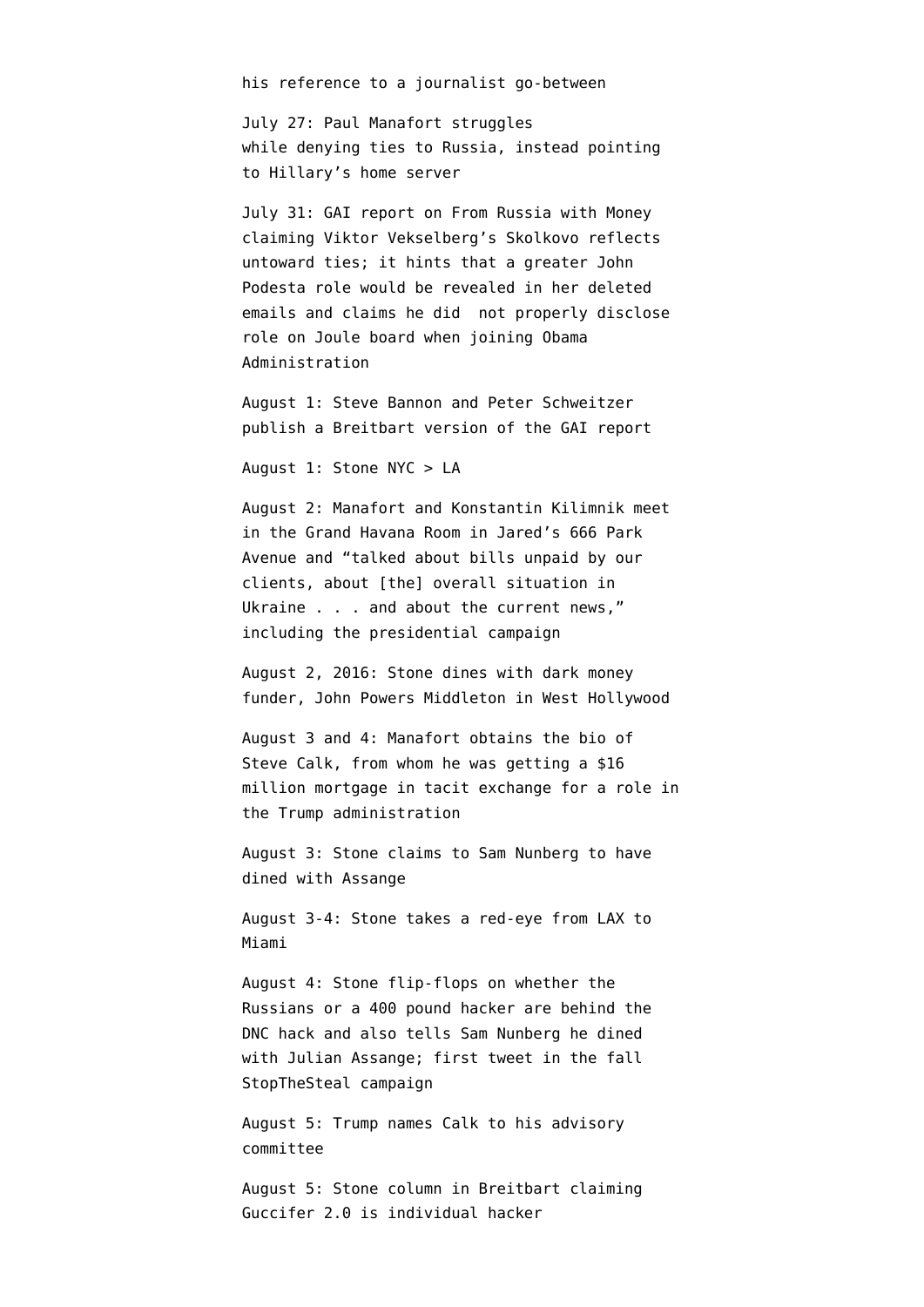August 7: Stone starts complaining about a "rigged" election, claims that Nigel Farage had told him Brexit had been similarly rigged

August 8: Stone tells Broward Republicans he has communicated with Assange, expects next tranche to pertain to Clinton Foundation

August 10: Manafort tells his tax preparer that he would [get \\$2.4 million in earned income](https://www.emptywheel.net/wp-content/uploads/2018/08/175-2016.08.11-Email-C.-Laporta-to-P.-Manafort-re-377-Union-St-loan_Redacted.pdf) collectable from work in Ukraine in November

August 10: Stone [asserts](https://www.youtube.com/watch?v=6gM_cyROnto) that Hillary's deleted emails will be coming out

Early August: Manafort [gets blackmail threat](https://www.politico.com/story/2017/02/paul-manafort-blackmail-russia-trump-235275) pertaining to secret ledgers

August 12: Guccifer 2.0 publicly [tweets](https://web.archive.org/GUCCIFER_2/status/764868759685398528) Stone

August 13: Stone claims to have been hacked

August 14: NYT [publishes](https://www.nytimes.com/2016/08/15/us/politics/paul-manafort-ukraine-donald-trump.html) story on secret ledgers

August 14: Stone DMs Guccifer 2.0

August 14: Corsi claims to have started research on response to NYT story

August 14: Breitbart [piece](https://www.breitbart.com/politics/2016/08/15/paul-manafort-scandal-nothing-next-leon-panettas-russia-ties/) suggesting NYT was ignoring Hillary's own ties to Russia; this may be Stone's latest explanation for interest in Podesta on that date

August 15: Manafort and Gates [lie to the AP](https://assets.documentcloud.org/documents/4616568/Response-to-motion.pdf) about their undisclosed lobbying, locking in claims they would make under oath later that fall

August 15: In first tweet mentioning John Podesta, Stone claims John Podesta "makes Paul Manafort look like St. Thomas Aquinas"

August 15: Corsi [reports](https://mobile.wnd.com/2016/08/trump-adviser-wikileaks-plotting-email-dump-to-derail-hillary/) Stone's prediction that WikiLeaks will release deleted Hillary emails (also reports on claimed hack)

August 17: AP [publishes story](https://www.businessinsider.com/ap-paul-manafort-undisclosed-foreign-lobbying-for-pro-russia-political-party-in-ukraine-2016-8) on Manafort's unreported Ukraine lobbying, describing Podesta Group's role at length

August 17: Trump [adds](https://www.cnbc.com/2016/08/17/donald-trump-hands-kellyanne-conway-steve-bannon-new-roles-in-campaign.html) Steve Bannon and Kellyanne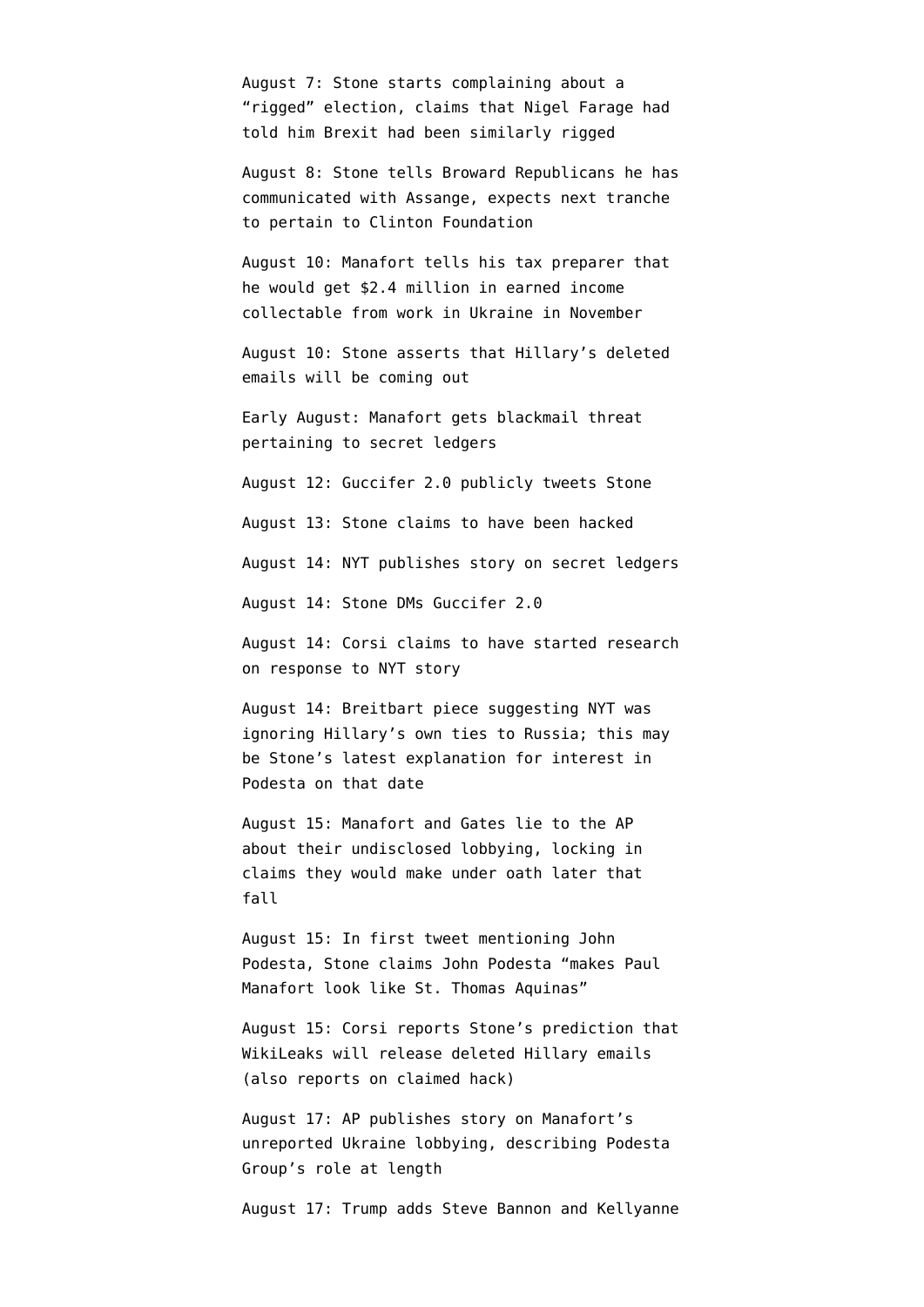Conaway to campaign leadership team (Manafort's daughter [claims](https://twitter.com/TheViewFromLL2/status/844587922452074496) he hired them)

August 19: Manafort resigns from campaign

August 21: Stone tweets it will soon be Podesta's time on the barrel

August 26: Rebekka Mercer [asks](https://www.wsj.com/articles/trump-donor-asked-data-firm-if-it-could-better-organize-hacked-emails-1509133587) Alexander Nix whether Cambridge Analytica or GAI could better organize the leaked Hillary emails

September 12: Following further reporting in the [Kyiv Post,](https://www.kyivpost.com/article/content/ukraine-politics/memo-manafort-worked-on-report-that-justified-tymoshenko-imprisonment-421671.html) Konstantin Kilimnik [contacts](https://www.courtlistener.com/recap/gov.uscourts.dcd.193647/gov.uscourts.dcd.193647.19.0.pdf) Alex Van der Zwaan in attempt to hide money laundering to Skadden Arps

September 28: [Corsi post](https://www.wnd.com/2016/09/media-neglect-clinton-linked-firms-role-in-russia-scandal/) (later linked on Twitter by Stone) noting that Podesta Group also under investigation

October 6: Corsi [repeats](https://www.wnd.com/2016/10/hillary-campaign-chief-tied-to-russian-money-laundering/) the Joule/GAI claims

October 11: Release of Podesta email allegedly backing Joule story [\(December 31, 2013](https://wikileaks.org/podesta-emails/emailid/4221) [resignation letter,](https://wikileaks.org/podesta-emails/emailid/4221) [January 7, 2014 severance](https://wikileaks.org/podesta-emails/emailid/4635) [letters\)](https://wikileaks.org/podesta-emails/emailid/4635)

October 11: Foldering email among Peter Smith operatives that may included coded satisfaction with emails released thus far

October 12: Roger Stone [interview](https://dailycaller.com/2016/10/12/exclusive-roger-stone-responds-to-podestas-vile-smear-that-he-is-in-cahoots-with-wikileaks/) with the Daily Caller responding to Podesta's allegations he knew of release in advance, which makes no mention of Joule attack

October 13: In response to accusations he knew of Podesta emails in advance, Stone repeats Joule story falsely claiming [this WikiLeaks](https://wikileaks.org/podesta-emails/emailid/4635) [email](https://wikileaks.org/podesta-emails/emailid/4635), released October 11, substantiates it; Corsi also [posts](https://www.wnd.com/2016/10/hillary-campaign-chief-linked-to-money-laundering-in-russia/) a story on Joule, like Stone not linking to the underlying WikiLeaks emails

October 17: Corsi [post](https://www.wnd.com/2016/10/how-hillarys-campaign-chief-hid-money-from-russia/) that actually links the WikiLeaks releases relied on in his and Stone's October 13 posts

October 30: Additional Joule letter (including actual transfer signatures) [released](https://wikileaks.org/podesta-emails/emailid/37221)